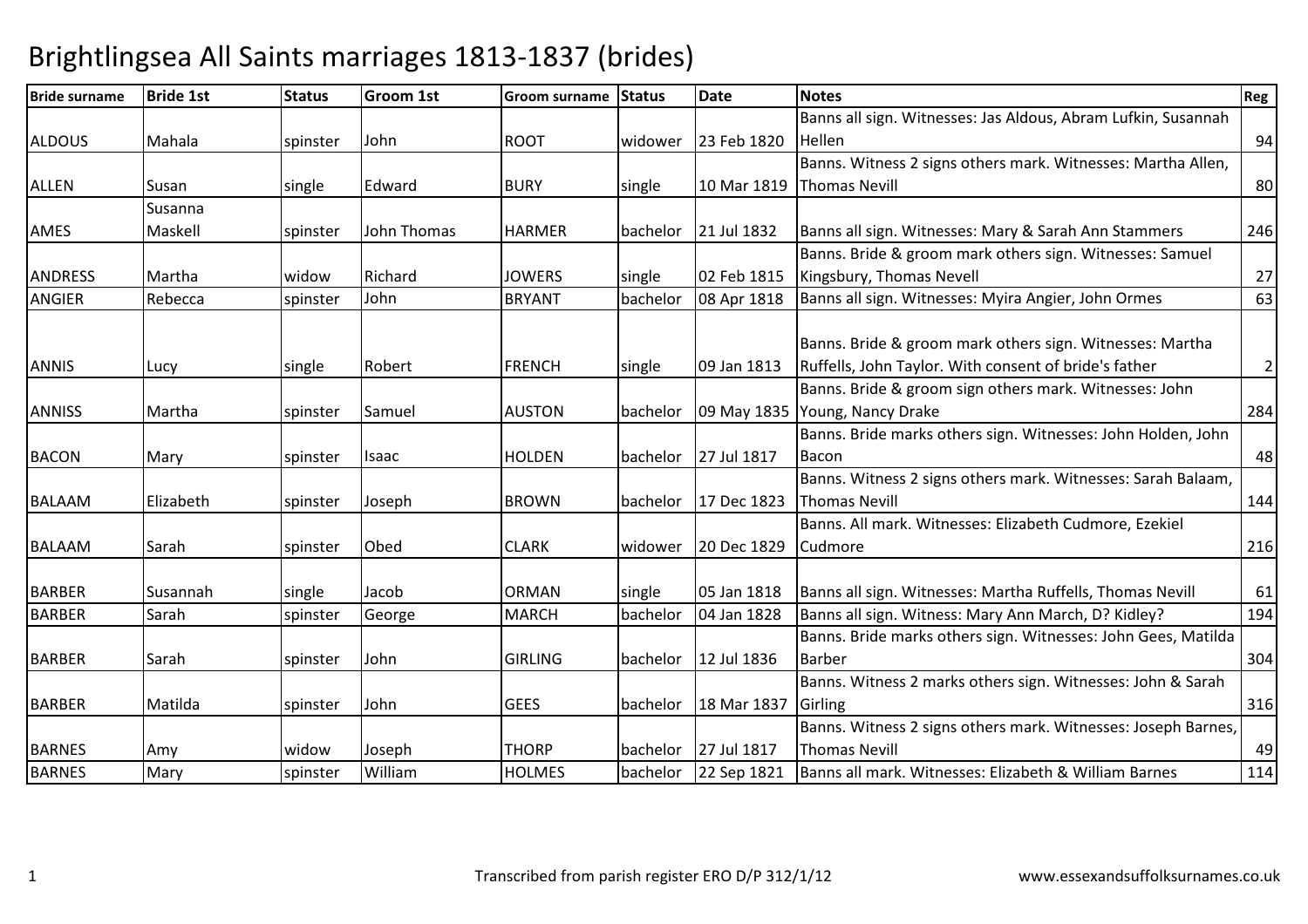| <b>Bride surname</b> | <b>Bride 1st</b> | <b>Status</b> | <b>Groom 1st</b>    | <b>Groom surname</b> | <b>Status</b> | <b>Date</b> | <b>Notes</b>                                                   | Reg |
|----------------------|------------------|---------------|---------------------|----------------------|---------------|-------------|----------------------------------------------------------------|-----|
|                      |                  |               |                     |                      |               |             |                                                                |     |
|                      |                  |               |                     |                      |               |             | Banns. Groom abode: All Saints, Colchester. Bride & groom      |     |
| <b>BARNES</b>        | Susan            | spinster      | William             | <b>MARCH</b>         | bachelor      | 27 Nov 1826 | mark others sign. Witnesses: John Ormes, William Hoy.          | 178 |
| <b>BARNES</b>        | Mary             | spinster      | James               | <b>DEATH</b>         | bachelor      | 31 Aug 1830 | Banns all mark. Witnesses: Mary Orman, Joseph Brooks           | 225 |
|                      |                  |               |                     |                      |               |             | Banns. Witness 2 signs others mark. Witnesses: James Lee,      |     |
| <b>BARNES</b>        | Martha           | widow         | Daniel              | <b>GRIMWOOD</b>      | widower       | 02 Sep 1830 | <b>Thomas Nevill</b>                                           | 226 |
|                      |                  |               |                     |                      |               |             | Banns. Witness 1 signs others mark. Witnesses: James           |     |
| <b>BARNES</b>        | Elizabeth        | spinster      | Robert              | <b>GODFREY</b>       | bachelor      |             | 07 Nov 1836 Andrews, Susan Frost                               | 311 |
|                      |                  |               |                     |                      |               |             | Banns. Groom & Wit.2 sign others mark. Witnesses: Lucy         |     |
| <b>BARTON</b>        | Susan            | single        | James               | <b>CARRIDGE</b>      | single        | 17 Oct 1818 | Barton, Thomas Nevill                                          | 73  |
|                      |                  |               |                     |                      |               |             |                                                                |     |
| <b>BAWTREE</b>       | Deborah          | spinster      | James               | <b>HOW</b>           | bachelor      | 09 Oct 1813 | Banns all sign. Witnesses: Hannah Richmond, John Shepard       | 14  |
|                      |                  |               |                     |                      |               |             | Banns. Groom & Wit 1 sign others mark. Thomas Nevill, Mary     |     |
| <b>BEASON</b>        | Sarah            | spinster      | James               | <b>NURSE</b>         | widower       | 30 Sep 1822 | Rand                                                           | 126 |
|                      |                  |               |                     |                      |               |             | Banns. Groom & Wit.2 sign others mark. Witnesses: Martha       |     |
| <b>BEECROFT</b>      | Rachel           | single        | James               | <b>BARBER</b>        | single        | 20 Mar 1815 | Allen, Thomas Nevell                                           | 29  |
|                      |                  |               |                     |                      |               |             | Banns. Bride marks others sign. Witnesses: James Raisin,       |     |
| <b>BELL</b>          | Mary             | spinster      | William             | <b>RAISIN</b>        | bachelor      | 13 Oct 1817 | <b>Thomas Nevill</b>                                           | 54  |
|                      |                  |               |                     |                      |               |             | Banns. Bride marks others sign. Witnesses: Lucy Leverett, John |     |
| <b>BELL</b>          | Elizabeth        | spinster      | Thomas              | <b>IVES</b>          | bachelor      | 06 Dec 1821 | Brown                                                          | 118 |
|                      |                  |               |                     |                      |               |             | Banns. Witness 2 signs others mark. Witnesses: William         |     |
| <b>BIRD</b>          | Mary             | spinster      | John                | <b>ORMAN</b>         | bachelor      | 25 Dec 1824 | Thompson, Thomas Nevill                                        | 155 |
|                      |                  |               |                     |                      |               |             | Licence all sign. Groom abode: St. Peter, Colchester.          |     |
| <b>BLOMFIELD</b>     | Mary Harwood     | spinster      | Henry Whitmore      | <b>BAKER</b>         | bachelor      | 16 Oct 1816 | Witnesses: Maria Baker, Sam Blomfield                          | 41  |
|                      |                  |               |                     |                      |               |             | Banns. Groom & Wit.1 sign others mark. Witnesses: Samuel       |     |
| <b>BLYTH</b>         | Elizabeth        | spinster      | John                | <b>TAYLOR</b>        | bachelor      | 27 Feb 1829 | Taylor, Elizabeth Godfrey                                      | 207 |
|                      |                  |               |                     |                      |               |             | Banns all sign. Witnesses: John Mills Nicols, Elizabeth Mills  |     |
| <b>BOCKING</b>       | Mary Ann         | widow         | Thomas              | <b>BARKER</b>        | bachelor      | 03 Aug 1836 | <b>Nichols</b>                                                 | 306 |
| <b>BOND</b>          | Mary Elizabeth   | spinster      | <b>Isaac Howard</b> | <b>HOLDEN</b>        | bachelor      | 09 Oct 1830 | Banns all sign. Witnesses: Elizabeth Holden, W Eagle           | 227 |
|                      |                  |               |                     |                      |               |             | Banns. Bride marks others sign. Witnesses John Holden,         |     |
| <b>BOUTELL</b>       | Sarah            | single        | Samuel              | <b>ROOT</b>          | single        | 08 Apr 1815 | <b>Thomas Nevil</b>                                            | 30  |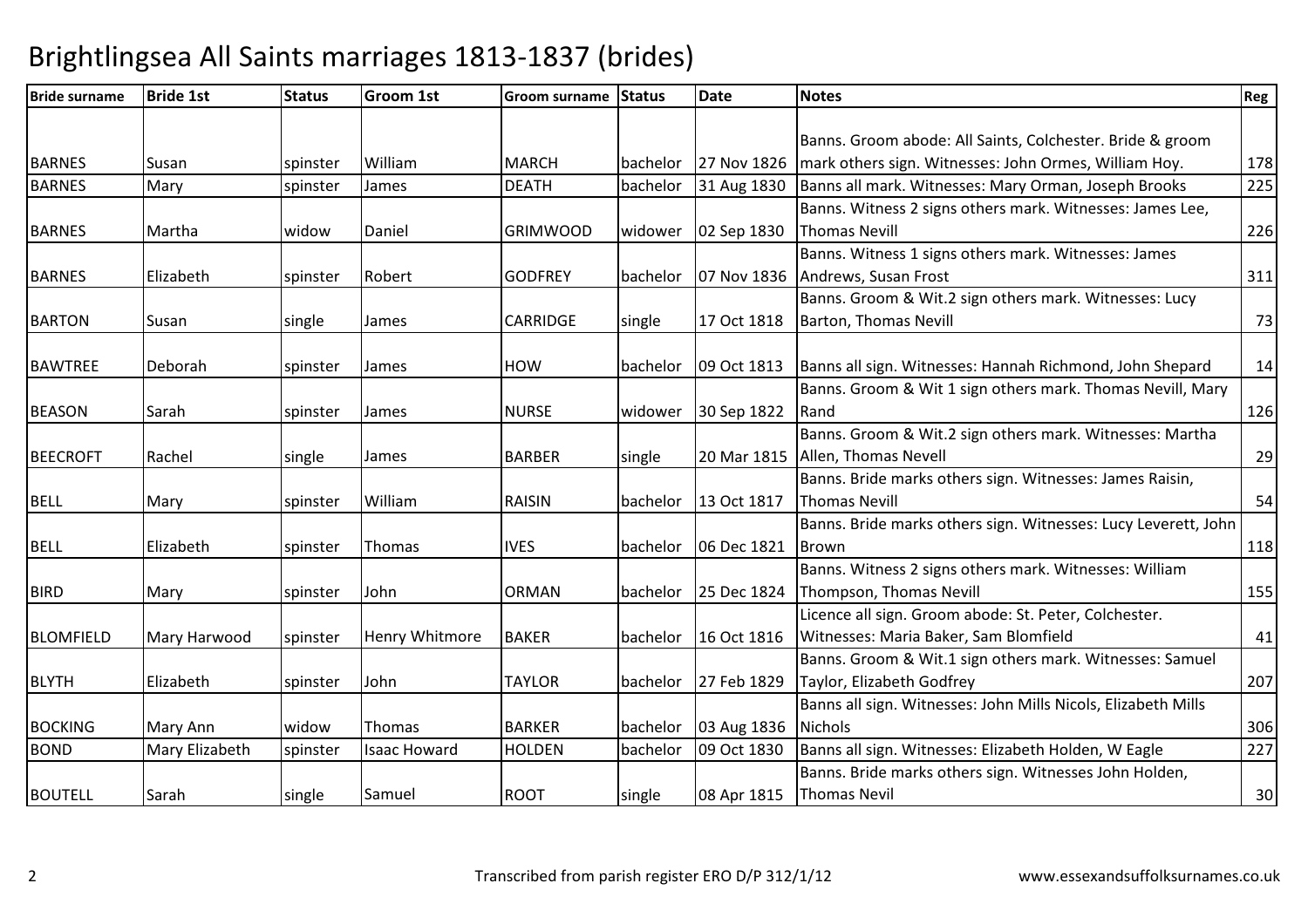| <b>Bride surname</b> | <b>Bride 1st</b>      | <b>Status</b> | <b>Groom 1st</b>      | <b>Groom surname</b> | Status   | <b>Date</b> | Notes                                                               | Reg              |
|----------------------|-----------------------|---------------|-----------------------|----------------------|----------|-------------|---------------------------------------------------------------------|------------------|
|                      |                       |               |                       |                      |          |             | Banns. Groom & Witness 2 sign others mark. Witnesses: Mary          |                  |
| <b>BRAGG</b>         | Susan                 | spinster      | Joseph                | <b>PENNICK</b>       | bachelor |             | 23 Dec 1813  & William Bragg                                        | 18               |
|                      |                       |               |                       |                      |          |             | Banns. Bride & groom mark others sign. Witnesses: William           |                  |
| <b>BRAGG</b>         | Mary                  | spinster      | Joseph                | <b>RICHARDSON</b>    | bachelor | 21 Dec 1815 | Richardson, Mahala Aldous                                           | 33               |
|                      |                       |               |                       |                      |          |             | Banns. Witness 2 signs others mark. Witnesses: Deborah              |                  |
| <b>BROOKS</b>        | Charity               | spinster      | <b>William Minter</b> | HOY                  | bachelor | 07 Dec 1825 | Brooks, Thomas Nevill                                               | 130              |
|                      |                       |               |                       |                      |          |             | Banns. Bride & groom mark others sign. Witnesses: William           |                  |
| <b>BROOKS</b>        | Deborah               | spinster      | William               | <b>ALLEN</b>         | bachelor | 12 Nov 1825 | Hoy, Thomas Nevill                                                  | 166              |
| <b>BROOKS</b>        | Mary Ann              | spinster      | William               | <b>EAGLE</b>         | widower  | 13 Apr 1837 | Banns all sign. Witnesses: William & Sarah Brooks                   | 318              |
|                      |                       |               |                       |                      |          |             | Banns. Groom marks others sign. Witnesses: Sara? Lucas,             |                  |
| <b>BRUCE</b>         | Jemima                | spinster      | Abraham               | <b>NORTON</b>        | bachelor | 25 May 1822 | <b>Thomas Bruce</b>                                                 | 122              |
|                      |                       |               |                       |                      |          |             | Banns. Bride & groom mark others sign. Witnesses: Samuel            |                  |
| <b>BRYANT</b>        | Elizabeth             | single        | William               | <b>BARNES</b>        | single   | 13 Feb 1815 | Root, Thomas Nevell                                                 | 28               |
|                      |                       |               |                       |                      |          |             | Banns. Groom & Wit.2 sign others mark. Witnesses: Sarah             |                  |
| <b>BRYANT</b>        | Mary                  | spinster      | Richard               | <b>ROBERTS</b>       | bachelor | 17 Mar 1825 | <b>Frost, Thomas Nevill</b>                                         | 161              |
|                      |                       |               |                       |                      |          |             | Banns all sign. Witnesses: Mary Harwood Bloomfield, Thos            |                  |
| <b>BUNDOCK</b>       | <b>Mary Anne</b>      | spinster      | Frederick Joseph      | <b>BROWN</b>         | bachelor | 05 Jul 1813 | Willbee                                                             | $\boldsymbol{9}$ |
| <b>BURNHAM</b>       | Myra Elizabeth        | spinster      | Thomas                | <b>ANGIER</b>        | bachelor | 15 Jan 1814 | Banns all sign. Witnesses: Deborah & James How                      | 21               |
|                      |                       |               |                       |                      |          |             | Banns. Bride & groom mark others sign. Witnesses: Alfred            |                  |
| <b>BUTTON</b>        | Mary Ann              | spinster      | James                 | GOULD                | bachelor | 07 Feb 1826 | Jeffries, Thomas Nevill                                             | 170              |
|                      |                       |               |                       |                      |          |             | Banns. Groom & Wit.2 sign others mark. Witnesses: Walter            |                  |
| <b>CAPON</b>         | Sarah                 | single        | James                 | <b>BENNETT</b>       | single   | 22 Nov 1817 | Barnes, Thomas Nevill                                               | 58               |
|                      |                       |               |                       |                      |          |             |                                                                     |                  |
| <b>CARTER</b>        | Dinah                 | spinster      | Josiah                | <b>LAPPAGE</b>       | bachelor |             | 20 Sep 1836   Banns all sign. Witnesses: Lewis Lappage, Mary Wellum | 307              |
|                      |                       |               |                       |                      |          |             | Banns. Witness 2 signs others mark. Witnesses: James Adams,         |                  |
| <b>CHAPLIN</b>       | Elizabeth             | single        | Henry                 | <b>BEECROFT</b>      | single   | 03 Jan 1813 | <b>Thomas Nevell</b>                                                | $\mathbf{1}$     |
|                      |                       |               |                       |                      |          |             | Banns. Groom & Wit.1 sign others mark. Witnesses: John              |                  |
| <b>CHAPMAN</b>       | <b>Elizabeth Mary</b> | spinster      | George                | <b>DEATH</b>         | bachelor | 03 Nov 1834 | Powell, Hannah Chapman                                              | 278              |
|                      |                       |               |                       |                      |          |             | Banns. Bride marks others sign. Witnesses: Robert Godfrey,          |                  |
| <b>CHIDDOCK</b>      | Mary                  | spinster      | John                  | <b>GODFREY</b>       | bachelor | 12 Aug 1822 | Sophia Sainty                                                       | 125              |
|                      |                       |               |                       |                      |          |             | Banns. Bride marks others sign. Witnesses: Maria & Thomas           |                  |
| <b>CHIDDOCK</b>      | Susan                 | spinster      | William               | <b>NEWMAN</b>        | bachelor | 10 Jul 1829 | Death                                                               | 209              |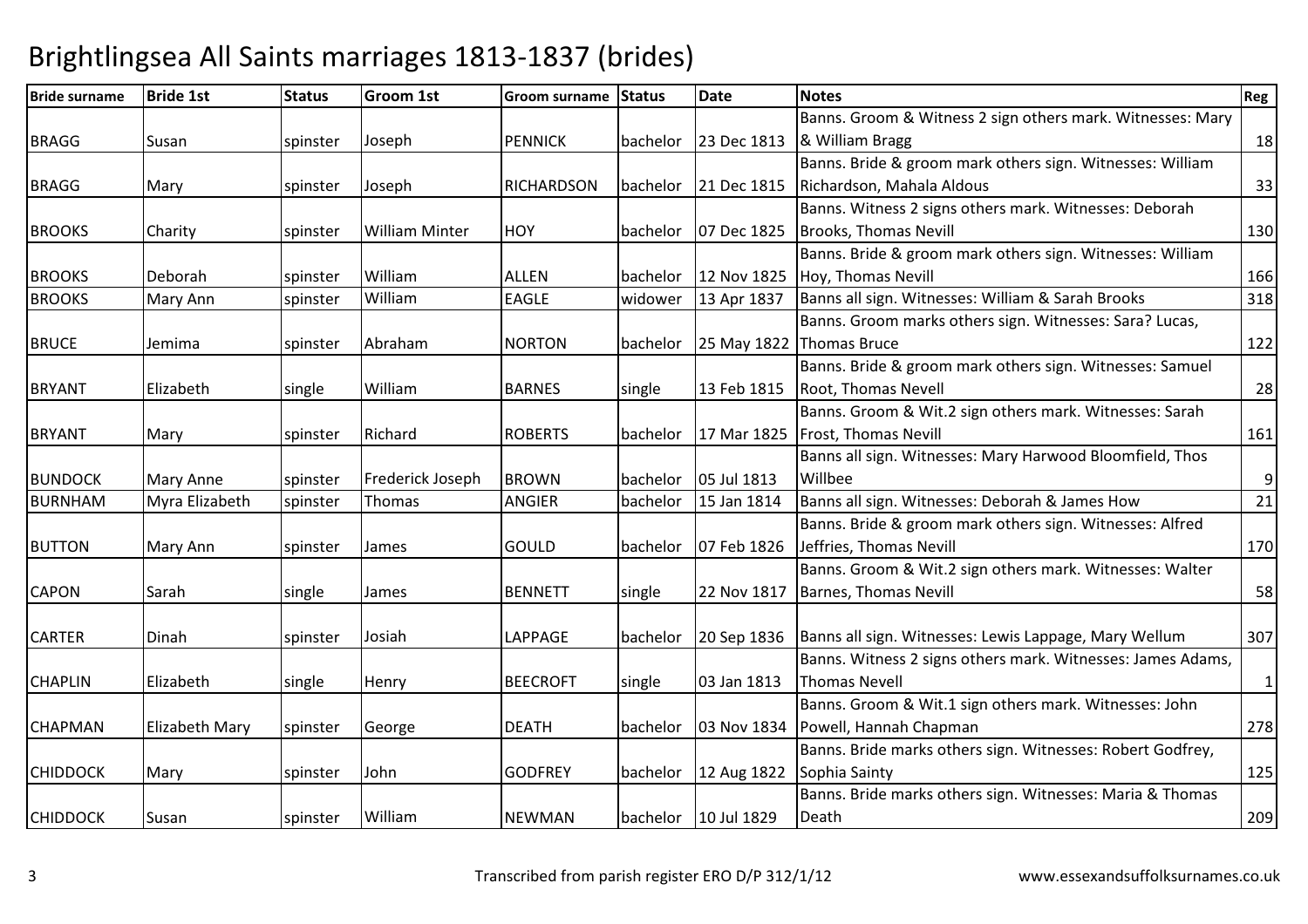| <b>Bride surname</b> | <b>Bride 1st</b> | <b>Status</b> | <b>Groom 1st</b> | <b>Groom surname</b> | <b>Status</b> | <b>Date</b>                      | <b>Notes</b>                                                          | Reg |
|----------------------|------------------|---------------|------------------|----------------------|---------------|----------------------------------|-----------------------------------------------------------------------|-----|
|                      |                  |               |                  |                      |               |                                  | Licence with consent of her father. Witness 2 marks others            |     |
| <b>CHILDS</b>        | Martha           | minor         | James            | <b>BOND</b>          | widower       |                                  | 14 May 1817   sign. Witnesses: Samuel & Elizabeth Bond                | 47  |
|                      |                  |               |                  |                      |               |                                  | Banns. Bride & groom mark others sign. Witnesses: Maria               |     |
| <b>CHURCH</b>        | Mary             | widow         | James            | <b>CARDY</b>         | widower       | 28 Jul 1823                      | Death, Thomas Nevill                                                  | 136 |
|                      |                  |               |                  |                      |               |                                  | Banns. Groom signs others mark. Witnesses: James Leach,               |     |
| <b>CLARK</b>         | Mary             | spinster      | John             | <b>FIELDGATE</b>     | widower       | 05 Jun 1819                      | Martha Godfrey                                                        | 84  |
|                      |                  |               |                  |                      |               |                                  | Banns all mark except witness 5. Witnesses: John & Cerulia            |     |
|                      |                  |               |                  |                      |               |                                  | Rose, Joseph Fleming, Elizabeth Blyth, Joseph Fleming, Sarah          |     |
| <b>CLARK</b>         | <b>Mary Anne</b> | spinster      | John             | <b>BLYTH</b>         | bachelor      | 11 Jul 1828                      | <b>Ann Cousins</b>                                                    | 198 |
|                      |                  |               |                  |                      |               |                                  | Banns. Witness 1 signs others mark. Witnesses: John Blith,            |     |
| <b>CLARK</b>         | Elizabeth        | spinster      | John             | <b>SIMONS</b>        | bachelor      | 02 Aug 1834                      | Sarah Clark                                                           | 274 |
|                      |                  |               |                  |                      |               |                                  | Banns. Bride & groom mark others sign. Witnesses: Sarah               |     |
| <b>CLARKE</b>        | Martha           | single        | Walter           | <b>BARNES</b>        | single        | 16 Jan 1819                      | <b>Root, Thomas Nevill</b>                                            | 79  |
|                      |                  |               |                  |                      |               |                                  | Banns. Bride & groom mark others sign. Witnesses: Samuel              |     |
| <b>COLE</b>          | Mira Isabella    | spinster      | George           | <b>COPPIN</b>        | bachelor      | 13 Feb 1825                      | Lepppingwel Coppin, Maria Boys.                                       | 159 |
|                      |                  |               |                  |                      |               |                                  | Banns. Witness 1 signs others mark. Witnesses: George Pain,           |     |
| <b>COLE</b>          | Sarah            | spinster      | George           | <b>BACON</b>         | bachelor      | 24 Mar 1837                      | Susan Fieldgate                                                       | 317 |
|                      |                  |               |                  |                      |               |                                  | Banns. Bride & groom mark others sign. Witnesses: Anne                |     |
| <b>COOK</b>          | Lydia            | spinster      | Robert           | <b>BRAISTED</b>      | bachelor      | 13 Jul 1820                      | Cooke, Thomas Nevill                                                  | 95  |
|                      |                  |               |                  |                      |               |                                  |                                                                       |     |
| <b>COOK</b>          | Mary             | spinster      | John             | <b>HAMMOND</b>       | bachelor      |                                  | 18 Nov 1826   Banns all sign. Witnesses: John C Parker, Thomas Nevill | 177 |
|                      |                  |               |                  |                      |               |                                  | Banns all sign. Witnesses: Sarah Ann Underwood, Thomas                |     |
| <b>COOPER</b>        | Sarah            | spinster      | Joseph           | <b>UNDERWOOD</b>     | bachelor      | 16 Oct 1829                      | John Jeffries                                                         | 214 |
|                      |                  |               |                  |                      |               |                                  | Banns. Groom & Wit.2 sign others mark. Witnesses: Susan               |     |
| <b>COPPIN</b>        | Sarah            | widow         | John             | <b>BROWN</b>         | widower       | 14 Jul 1827                      | Frost, William Fisher                                                 | 183 |
|                      |                  |               |                  |                      |               |                                  | Banns. Bride marks others sign. Witnesses: A Griggs, George           |     |
| <b>COPPIN</b>        | Mary             | widow         | James            | <b>COPPIN</b>        | bachelor      | 04 Oct 1827                      | Coppin                                                                | 189 |
|                      |                  |               |                  |                      |               |                                  | Banns. Bride & groom mark others sign. Witnesses: Thomas              |     |
| <b>COPPIN</b>        | Sarah Ann        | spinster      | John             | <b>ANDREWS</b>       | bachelor      | 07 Nov 1835                      | Death, Thomas Nevill                                                  | 291 |
|                      |                  |               |                  |                      |               |                                  | Banns. Bride marks others sign. Witnesses: Thomas Nevill senr         |     |
| <b>COPSEY</b>        | Anne             | single        | James            | <b>SHARP</b>         |               | widower   $19$ Feb 1816   & jnr. |                                                                       | 34  |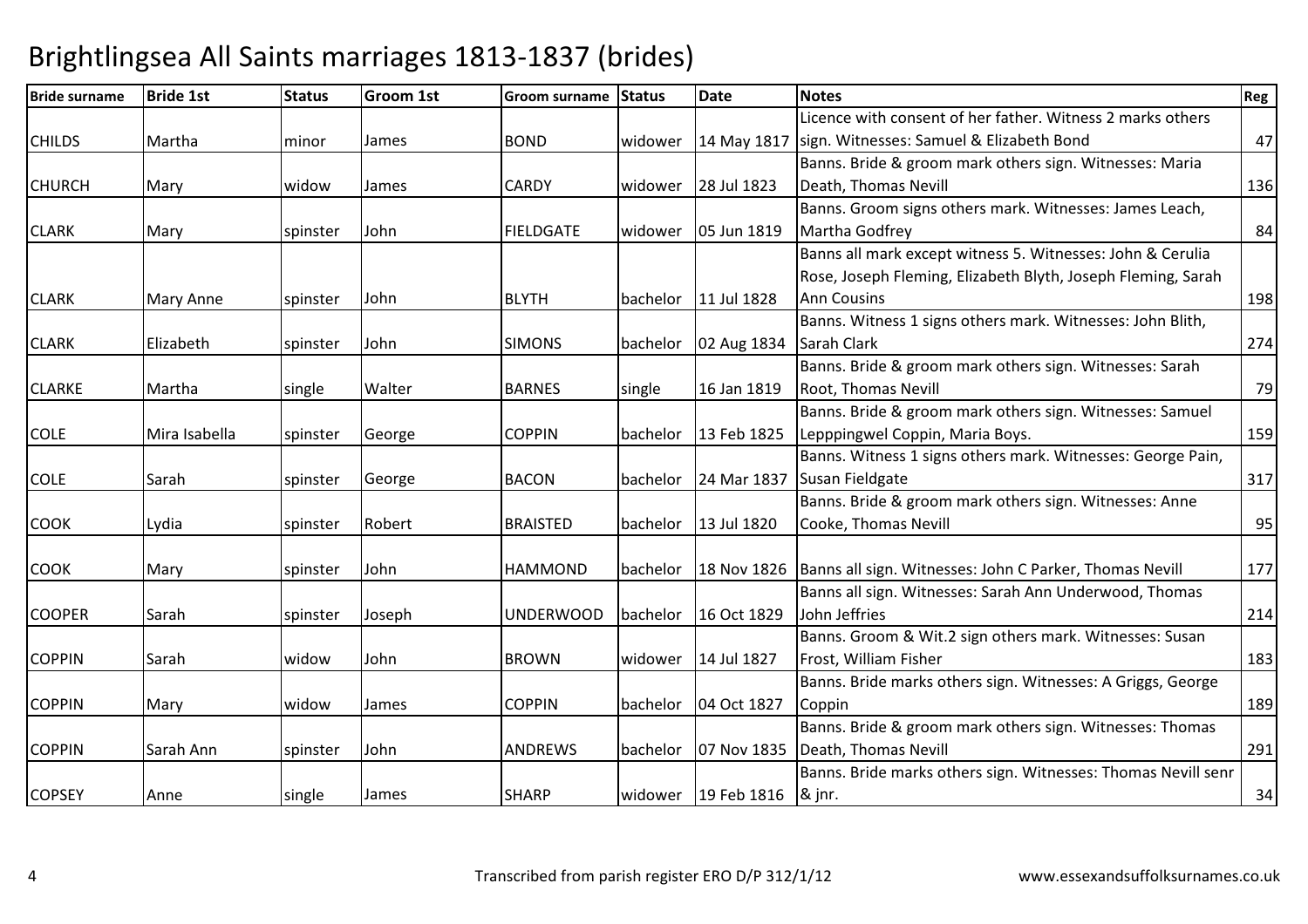### Bride surname Bride 1st Status Groom 1st Groom surname Status Datee Notes Reg COPSEY Keziah spinster StephenHILLS | bachelor | 23 Oct 1830 Banns. Bride & groom mark others sign. Witnesses: Richard Gray, Thomas Nevill 228COWELL Mary Ann Spinster WilliamFENN | bachelor | 27 Jul 1821 Banns. Bride & groom mark others sign. Witnesses: Maria Rowland, Thomas Nevill 124CRACKNELL Lucy spinster JohnWHITAKER Widower 22 Oct 1826 Banns. Witness 2 signs others mark. Witnesses: Elizabeth **Smith, Thomas Nevill 176** DAINES Judith single JohnGARDNER single 22 Aug 1813 Banns. Groom marks others sign. Witnesses: William & Mary Ann Gardnerr 11 DEATH Sarah Ispinster Thomas COPPIN widower 29 May 1813Thomas NevellLicence. Bride marks others sign. Witnesses: James Death, 8DEATH Maria Spinster John Barber WADE bachelor 12 Feb 182810 Aug 1829 Banns. Witness 2 signs others mark. Witnesses: Mary Anne Death, Thomas Nevill195 | 195  $\overline{211}$ DEATHMary Anne Spinster Thomas SADLER bachelor 10 Aug 1829 Banns all sign. Witnesses: Eliza & Robert Sadler 10 Aug DEEKS Elizabeth spinster Robert BOND bachelor 02 Feb 1830Banns bride & groom mark others sign. Witnesses: Mary Elizabeth Bond, Isaac Holdenn 218 DEEVES Lucy single e James BARTON single 17 Aug 1818 Nevill, James Carridge Banns. Bride & groom mark others sign. Witnesses: Thomas e 67 DOERRebecca Roberts single William $ROOT$  single  $31$  Dec 1818 Banns all sign. Witnesses: Lucy Harris, James & Elizabeth Weller, Mahala Aldous, Jno. Roott 77 DONNE Charlotte Riley Spinster JohnJARRAD Widower 22 Dec 1836 Banns all sign. Witnesses: Edward Stammers, Sarah Rudlin <sup>314</sup> DORES Sarah Spinster JamesSMITH **bachelor** 28 Oct 1821 Banns. Bride & groom mark others sign. Witnesses: Barn? Brightman, Thomas Nevill $\vert$  117 DORES | Kezia Roberts | spinster GeorgeROSE bachelor 22 Nov 1834 Banns. Witness 2 signs others mark. Witnesses: Robert Smith, Martha Roberts. Bride's name is given both as Kezia Roberts and Kezia Roberts Doress 279 DORES Martha Roberts Spinster Oliver KERRIDGE widower 07 Nov 1835 Banns. Witness 2 signs others mark. Witnesses: John Patrick, Thomas Nevill 293DUMMERTON Lucy Widow Noah DURRANT bachelor 17 Aug 1830 Licence all sign. Witnesses: Lucy Dumerton, Thomas Nevill <sup>224</sup> EAGLE Elizabeth widoww |James |BROOKS | single | 03 Mar 1818 Banns. Groom & Wit.2 sign others mark. Witnesses: Charles **Newman, Thomas Nevill** 62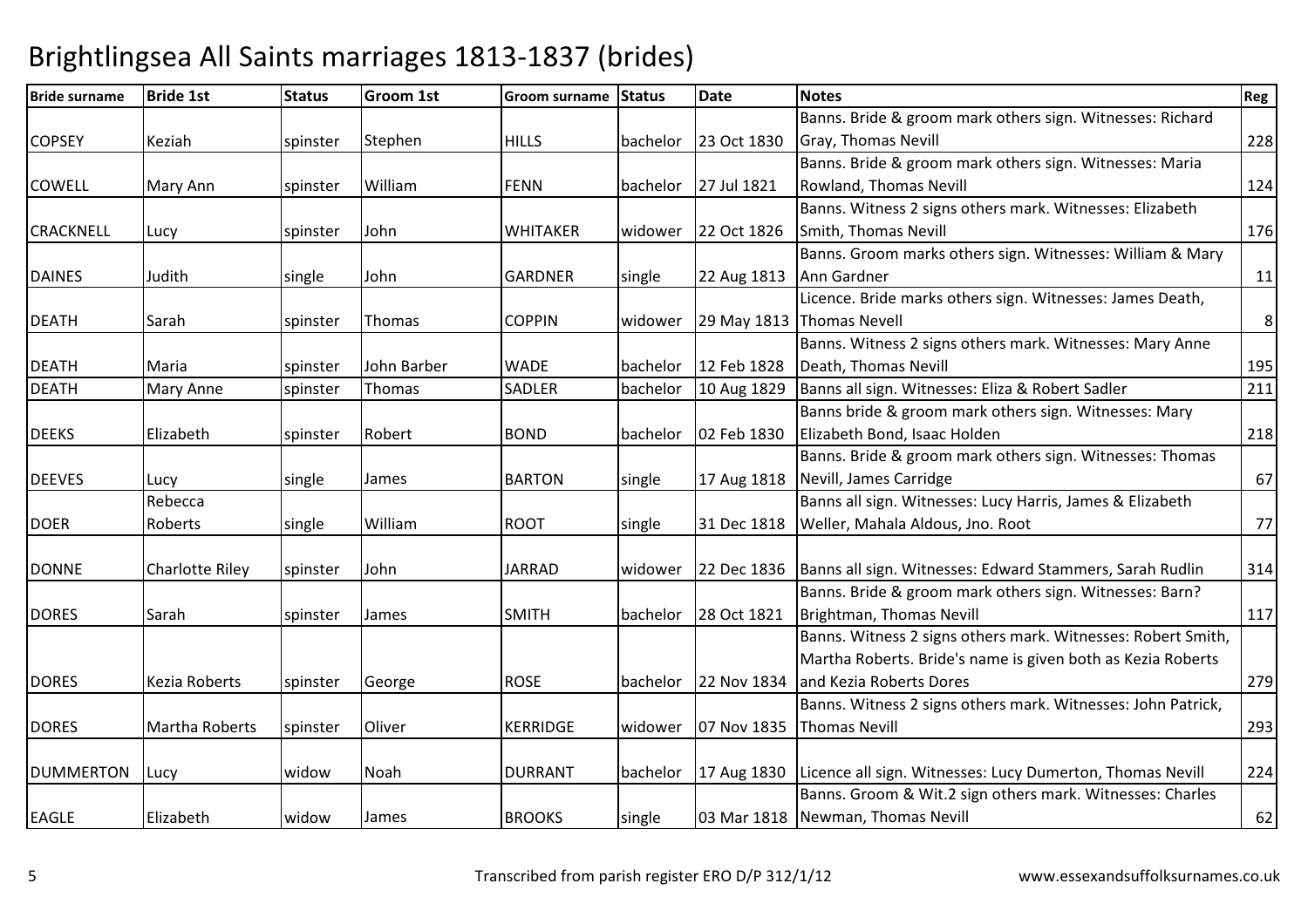| <b>Bride surname</b> | <b>Bride 1st</b> | <b>Status</b> | <b>Groom 1st</b> | <b>Groom surname</b> | Status   | <b>Date</b>            | <b>Notes</b>                                                   | Reg |
|----------------------|------------------|---------------|------------------|----------------------|----------|------------------------|----------------------------------------------------------------|-----|
|                      |                  |               |                  |                      |          |                        | Banns. Bride & groom mark others sign. Witnesses: Sophia       |     |
| <b>ELLESTON</b>      | <b>Mary Anne</b> | spinster      | John             | <b>JARRAL</b>        | bachelor | 25 Dec 1830            | Contime?, James Anderson                                       | 230 |
|                      |                  |               |                  |                      |          |                        | Banns. Witness 1 marks others sign. Witnesses: Sarah           |     |
| <b>ELLIS</b>         | Elizabeth        | spinster      | <b>Tobias</b>    | <b>APLIN</b>         | bachelor | 30 Oct 1820            | Lamberth, Thomas Nevill                                        | 102 |
|                      |                  |               |                  |                      |          |                        | Banns. Groom abode: Gt Clacton. Bride & wit 1 mark others      |     |
| <b>ELLIS</b>         | Sarah            | spinster      | Louis            | <b>WINTER</b>        |          | bachelor 18 Oct 1828   | sign. Witnesses: Sarah French, W James Weller?                 | 202 |
| <b>FARRINGTON</b>    | Eliza            | spinster      | Robert           | <b>SADLER</b>        | bachelor | 26 Apr 1828            | Banns all sign. Witnesses: Mary ?, Thomas Sadler               | 196 |
|                      |                  |               |                  |                      |          |                        | Banns. Witness 2 marks others sign. Witnesses: Thomas Nevill   |     |
| <b>FARRINGTON</b>    | Mary             | widow         | John             | <b>CLARKE</b>        | widower  | 11 Sep 1835            | Martha Grimwood                                                | 288 |
| <b>FARRINGTON</b>    | Keziah           | spinster      | Isaac            | <b>GRIMSEY</b>       | bachelor | 09 Nov 1835            | Banns all sign. Witnesses: Sarah Grayston, Eliza Holden        | 294 |
|                      |                  |               |                  |                      |          |                        | Banns. Bride & groom mark others sign. Witnesses: Hannah       |     |
| <b>FARROW</b>        | Mary Ann         | spinster      | Thomas           | <b>PICKMAN</b>       |          | bachelor   04 Jan 1814 | Richmond, William Heffer                                       | 20  |
|                      |                  |               |                  |                      |          |                        | Banns. Groom & Wit.1 sign others mark. Witnesses: Samuel       |     |
| <b>FENN</b>          | Mary Ann         | widow         | William          | <b>WENLOCK</b>       | bachelor | 19 Dec 1827            | Bockin, Sarah Lappage                                          | 193 |
|                      |                  |               |                  |                      |          |                        |                                                                |     |
| <b>FLEMING</b>       | Hannah Maria     | spinster      | Isaac            | <b>DEATH</b>         |          | bachelor 28 Jul 1834   | Banns all sign. Witnesses: William Death, Sarah Fleming        | 273 |
|                      |                  |               |                  |                      |          |                        |                                                                |     |
|                      |                  |               |                  |                      |          |                        | Licence all sign. Groom abode: Twickenham, Middlesex.          |     |
| <b>FLETCHER</b>      | Elizabeth        | minor         | George           | <b>BEAZELEY</b>      | bachelor | 03 Jun 1819            | Witnesses: Mahala Wendon, Moses Fletcher                       | 82  |
| <b>FRANCIS</b>       | Maria            | spinster      | George           | <b>HEDGETHORN</b>    | bachelor | 03 Oct 1827            | Banns all sign. Witness: Eliza Woolvett, J? Argent             | 188 |
|                      |                  |               |                  |                      |          |                        | Banns. Witness 2 signs others mark. Witnesses: Sarah French,   |     |
| <b>FRENCH</b>        | Mary             | spinster      | John             | <b>GOOCH</b>         | bachelor | 29 Sep 1826            | <b>Thomas Nevill</b>                                           | 174 |
| <b>FRENCH</b>        | Sarah            | spinster      | Daniel           | <b>PULLEN</b>        | bachelor | 23 Nov 1833            | Banns all mark. Witnesses: Obed Clark, Mary Woods              | 263 |
|                      |                  |               |                  |                      |          |                        | Banns. Bride & groom sign others mark. Witnesses: William      |     |
| <b>FRENCH</b>        | Amelia           | spinster      | John             | <b>NICHOLSON</b>     |          | bachelor 23 May 1835   | Smith, Susannah French                                         | 285 |
|                      |                  |               |                  |                      |          |                        | Banns. Bride signs others mark. Witnesses: Bijamen How,        |     |
| <b>FRENCH</b>        | Susannah         | spinster      | William          | <b>SMITH</b>         | bachelor | 14 Nov 1835            | <b>Thirsar French</b>                                          | 295 |
|                      |                  |               |                  |                      |          |                        | Banns. Witness 2 signs others mark. Witnesses: William &       |     |
| <b>FRENCH</b>        | Thurzay          | spinster      | Benjamin         | <b>HOWE</b>          | bachelor | 16 Jul 1836            | Susannah South                                                 | 305 |
|                      |                  |               |                  |                      |          |                        | Banns. Bride marks others sign. Witnesses: John Daniel Barnes, |     |
| <b>FROST</b>         | Mary             | spinster      | Daniel           | <b>BARNES</b>        |          | bachelor 21 Jun 1834   | Martha Frost                                                   | 268 |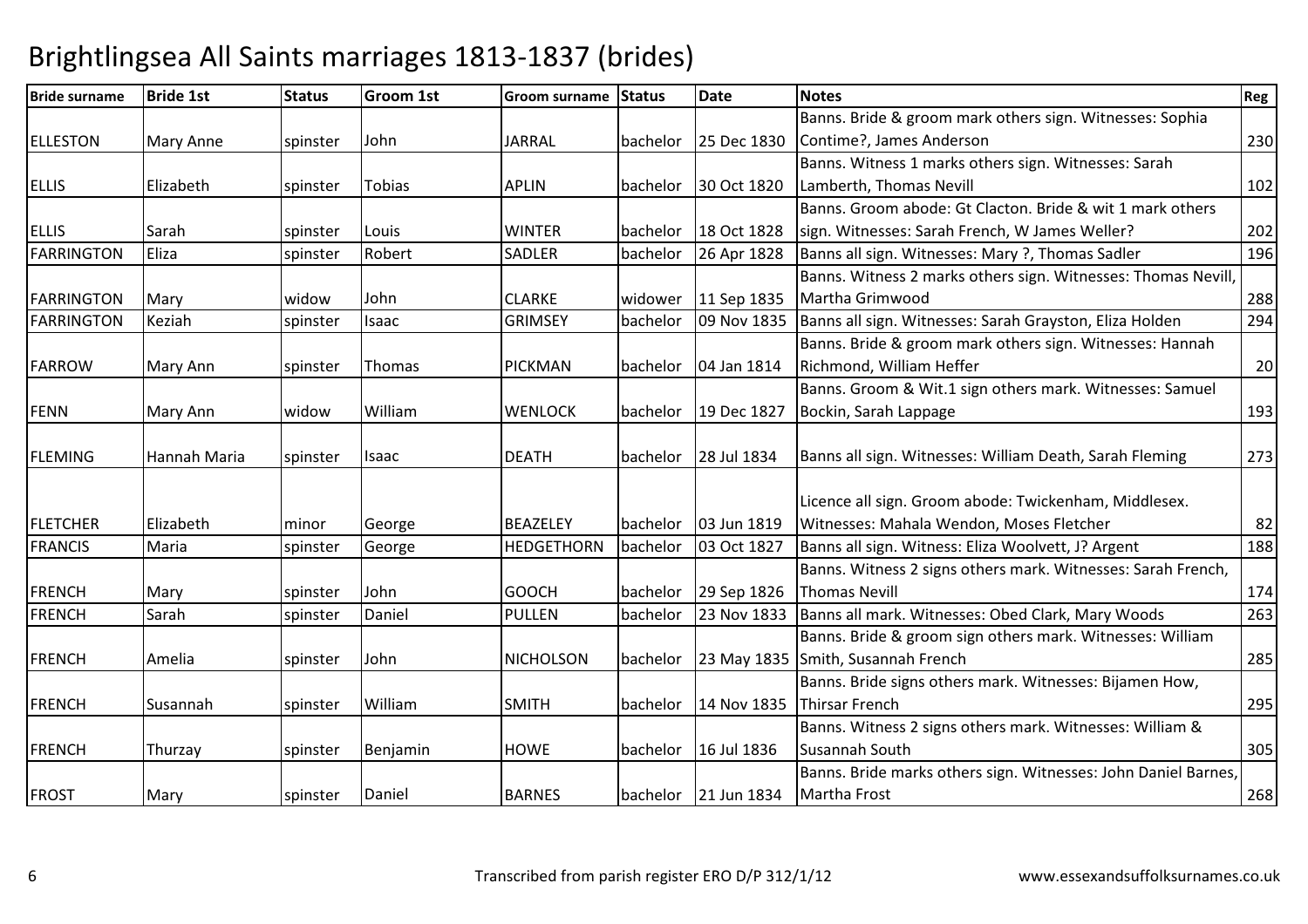### Bride surname Bride 1st Status Groom 1st Groom surname Status Datee Notes Reg GARDINER Mary Anne Spinster JamesCHILDS bachelor 14 Nov 1820 Licence all sign. Bride abode: Frating. Witnesses: Willm Edwards, John Page, Elizabeth Childss 105 GARDNEAR Judith Widow Robert | TRANHAM | bachelor | 18 Nov 1822 Banns all sign. Witnesses: Mariar Harrison, James & Mary Ann Tranham <sup>128</sup> Banns. Bride & groom mark others sign. Witnesses: John GARDNER Sarah spinster William ANNIS bachelor 09 Oct 1813 Annis, Thomas Nevell15 | 15 GEES Hannah widow John DURRANT widower 21 Feb 1827 Banns. Bride & groom mark others sign. Witnesses: Amy Griggs, Joseph Daviss 181 GILDERS Sarah Elizabeth Ispinster Alfred JEFFERIES bachelor 29 Nov 1820Banns. Bride & Wit.2 mark others sign. Witnesses: Thomas Nevill, Elizabeth Buttonn 106 GIRLING Elizabeth widoww Daniel PIDDOCK bachelor 15 Feb 1817 Banns. Bride & groom mark others sign. Witnesses: John Annis, Thomas Nevell $\begin{array}{|c|c|c|c|c|c|c|c|c|} \hline \quad \text{44} \end{array}$ GIRLING Elizabeth Ispinster JohnSHEEPARD | bachelor | 09 Sep 1826 Banns all sign. Witnesses: Sarah Sheepard, William Gardiner <sup>173</sup> GODFREY Martha Spinster James CAREY bachelor 05 Mar 1821Banns. Groom & Wit.1 sign others sign. Witnesses: Thomas Nevill, James Godfreyy 108 GODFREY Mary spinster GeorgePATRICK bachelor 14 Jan 1827 Banns. Witness 2 signs others mark. Witnesses: Eliza Patrick, Thomas Nevill180 GODFREY Mary Ann Widow John WOODS widower 28 Jun 1834 Banns. Witness 2 marks others sign. Witnesses: James Gould, Mary Ann Holdenn 270 GODFREY Elizabeth spinster GeorgeSMITH **bachelor** 24 Feb 1836 Banns. Witness 1 signs others mark. Witnesses: John Gees, Sarah Frostt 297 GOLDACRE Sarah spinster Jamess |GODFREY |bachelor |05 Nov 1831 |Hockley, Thomas Nevill Banns. Bride & Wit.2 sign others mark. Witnesses: Susan 239GOODWIN Susan Iwidow John BOWLER bachelor 18 Aug 1820 Banns. Witness 2 signs others mark. Witnesses: John Richardson, Thomas Nevill 96GOODWIN Mary Ann Spinster WilliamBENNETT | bachelor | 14 May 1826 | Banns all sign. Witnesses: Sarah Butcher, Richard Roberts | 171 GOSLING Mary widow Isaac CATER single 18 Aug 1818 Banns. Witness 2 marks others sign. Witnesses: Thomas Nevill, Sarah Anniss and  $\sim$  69 GOSLING Elizabeth Ispinster ThomasRICHARDSON **bachelor** 30 Apr 1836 Banns all sign. Witnesses: Joseph Richardson, Matilda Barber <sup>299</sup>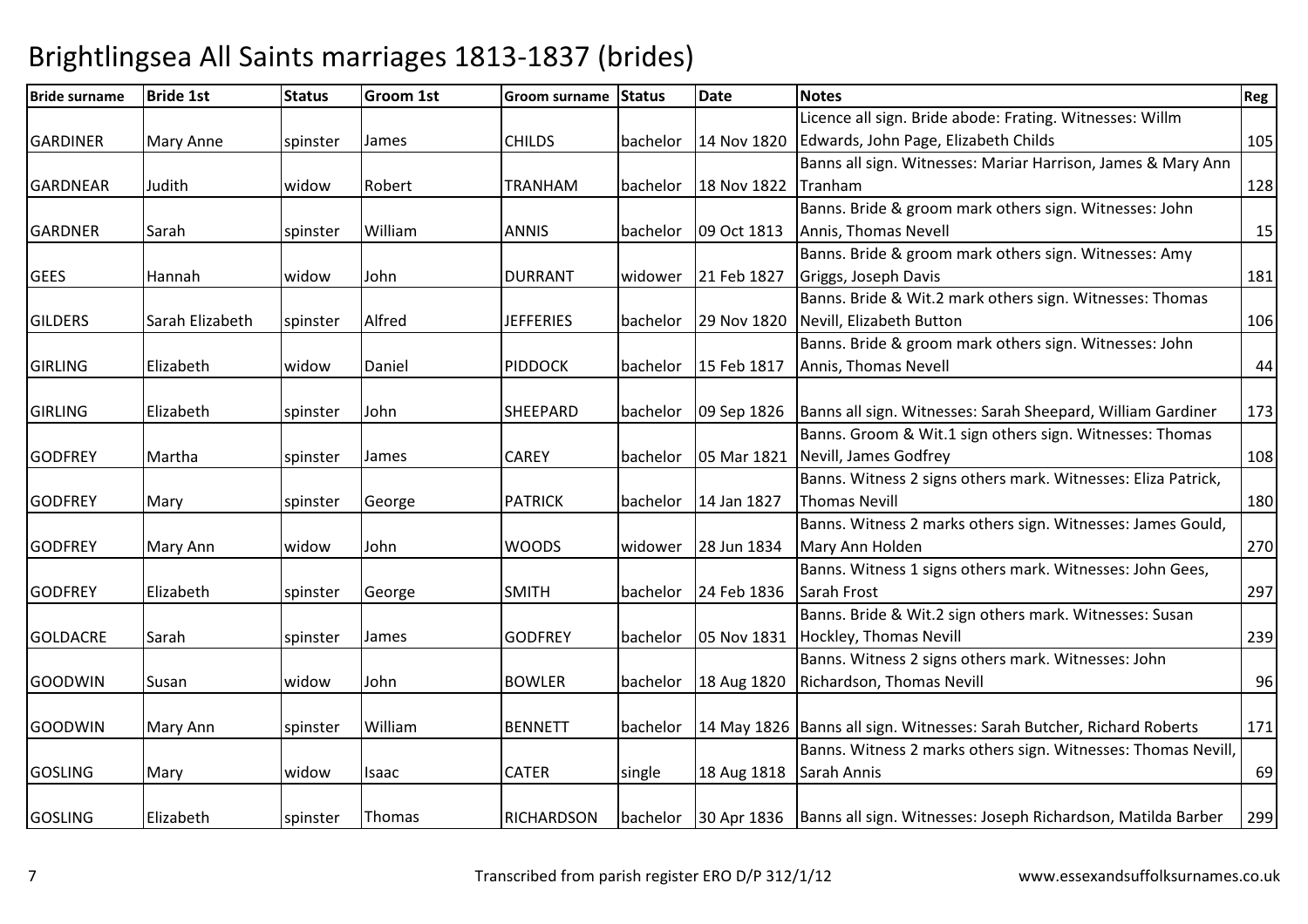### Bride surname Bride 1st Status Groom 1st Groom surname Status Datee Notes Reg GOULD Sarah widow WilliamHEFFER | widower | 03 Mar 1829 Banns. Groom signs others mark. Witnesses: Mary Hanm, James Hanm <sup>208</sup> Banns. Bride marks others sign. Witnesses: John Wilson, James GOULD Sarah spinster **Philip** BUTTON bachelor 28 Sep 1829 Gouldd 213 GREEN Mary spinster John ANNIS bachelor 30 Sep 1820Banns. Bride marks others sign. Witnesses: Mary Downes, Sarah Stapless and  $\sim$  98 GREEN Maria Spinster ThomasPENNOCK **bachelor** 04 Sep 1825 Banns. Groom & Wit.2 sign others mark. Witnesses: Naomi Pennock, Thomas Nevill 163 GRIGGS | Mary Anne | spinster WilliamMETSON bachelor 12 Aug 1828 Banns. Groom marks others sign. Bride a minor. With consent of father. Witnesses: Eliza Griggs, Thomas Sef\* <sup>200</sup>GRIGGS Eliza spinster William COOPER bachelor 07 Jan 1828 Banns all sign. Witnesses: Carrington Cooper, Hurren Riches, Mary Ann Matsonn 206 GRIGGS Rebecca Ispinster **Henry**  BIRD bachelor 28 Jan 1831Banns. Bride marks others sign. Witnesses: Mary Harvey, Thomas Nevill 233GRIGGS Sarah Widow William WOODLEY bachelor 16 Jan 1833 Banns all sign. Witnesses: Elizabeth Ann Lufkin, Nathl. Riches <sup>256</sup> GRIMWOOD Hannah Spinster James TRANHAM bachelor 14 Sep 1821Banns. Bride & groom mark others sign. Witnesses: James & Mary Ann Tranham <sup>113</sup> Banns. Bride & groom mark others sign. Witnesses: John GUNN Maria Ispinster RichardJOWERS Widower 04 Sep 1816 Brown, Thomas Nevill1 39 HAISON Catherine single e James JOWERS single 25 May 1818 Thomas Nevil 2011 1918 States 1918 States 1918 03 Dec 1823 Banns. Witness 2 signs others mark. Witnesses: John Haison, 143 HAMMEliza 1992 | Spinster George 1981 | GRIGGS | bachelor | 03 Dec 1823 | Banns all sign. Witnesses: Sarah Wrinch, John Barber | 143<br>| Sarah 1991 | Spinster Thomas John | JEFFRIES | widower | 08 Nov 1832 | Licence all sign. Wi HARLOWLicence all sign. Witnesses: Robt Mason, Thomas Nevill HARRIS Harriet widow John JOLLY bachelor 22 Sep 1824 Licence all sign. Witnesses: Mary & Elizabeth Ann Jolly, Samuel & Robert Masonn 151 HARRISON Maria Spinster JamesBROOKS bachelor 15 Dec 1825 Banns. Groom marks others sign. Witnesses: Mary Ann Tranham, Thomas Nevill 131HARVEY Mary spinster Robert WADE bachelor 24 Sep 1836 Banns. Bride & Wit.1 sign others mark. Witnesses: Thomas Nevill, Temperance Hillss 308 HEDGETHORN Elizabeth Spinster John DaviesBARNES bachelor 01 Aug 1833 Banns. Bride marks others sign. Witnesses: Thomas Nevill, Daniel Barness 258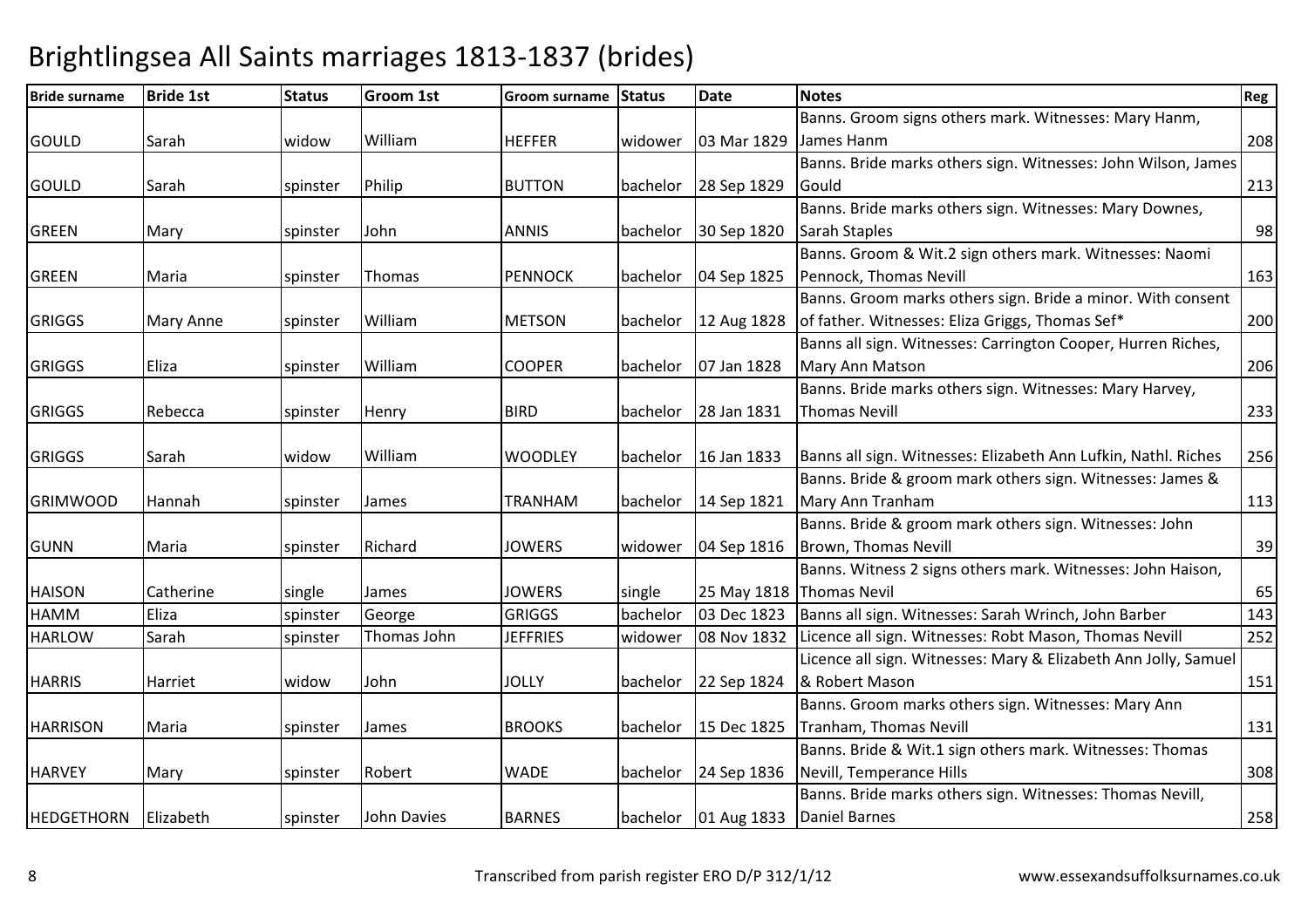| <b>Bride surname</b> | <b>Bride 1st</b> | <b>Status</b> | Groom 1st              | Groom surname     | <b>Status</b> | <b>Date</b> | <b>Notes</b>                                                 | Reg          |
|----------------------|------------------|---------------|------------------------|-------------------|---------------|-------------|--------------------------------------------------------------|--------------|
| <b>HEMSLEY</b>       | Lucy             | widow         | William                | <b>MASKELL</b>    | widower       | 03 Jun 1819 | Banns all sign. Witnesses: Robt Brand, Sarah Talmedge        | 83           |
| <b>HEWKE</b>         | Mary             | spinster      | John                   | <b>BRYANT</b>     | widower       | 26 Dec 1821 | Banns all sign. Witnesses: Mary Ann & John Claydon           | 120          |
|                      |                  |               |                        |                   |               |             | Banns. Witness 2 signs others mark. Witnesses: Eliza         |              |
| <b>HILLS</b>         | Sarah            | spinster      | James                  | <b>PATRICK</b>    | bachelor      | 12 Nov 1831 | Hempstead, Thomas Nevill                                     | 240          |
|                      |                  |               |                        |                   |               |             |                                                              |              |
|                      |                  |               |                        |                   |               |             | Banns. Bride abode: St. Nicholas, Colchester. Groom & Wit.1  |              |
| <b>HOCKLEY</b>       | Susan            | spinster      | Thomas                 | <b>NEVILL</b>     | widower       | 24 Dec 1832 | sign others mark. Witnesses: Sarah Godfrey, Oliver Kerridge  | 254          |
| <b>HOLDEN</b>        | Mary             | spinster      | William                | <b>RUFFELLS</b>   | bachelor      | 29 Sep 1827 | Banns all sign. Witnesses: Lucy Holden, [TJ] Deeks           | 187          |
|                      |                  |               | <b>William Francis</b> |                   |               |             |                                                              |              |
| <b>HOLDEN</b>        | Sarah            | spinster      | Noble                  | <b>EAGLE</b>      | bachelor      | 25 Feb 1832 | Banns all sign. Witnesses: James Brooks, Thomas Nevill       | 242          |
|                      |                  |               |                        |                   |               |             | Banns all sign. Witnesses: Sarah Godfrey, Elizabeth Holden,  |              |
| <b>HOLDEN</b>        | Elizabeth        | widow         | Charles                | <b>CHAPLIN</b>    | bachelor      | 28 Apr 1832 | <b>Thomas Nevill</b>                                         | 245          |
| <b>HOLDEN</b>        | Elizabeth        | spinster      | Isaac                  | <b>MASKELL</b>    | bachelor      | 25 Jan 1836 | Banns all sign. Witnesses: Jacob & Sarah Maskell             | 296          |
|                      |                  |               |                        |                   |               |             |                                                              |              |
| <b>HOLDEN</b>        | Lucy             | spinster      | Emanuel                | <b>EAGLE</b>      | bachelor      | 13 Jun 1836 | Banns all sign. Witnesses: Leonard Holden, Elizabeth Maskell | 302          |
|                      |                  |               |                        |                   |               |             | Licence. Bride & wit 2 mark others sign. Witnesses: Sarah    |              |
| <b>HOLLAND</b>       | Sarah Anne       | spinster      | William                | <b>RICHARDSON</b> | bachelor      | 17 Jan 1820 | Barton, Thomas Nevill                                        | 92           |
|                      |                  |               |                        |                   |               |             | Banns. Groom marks others sign. Witness: Joseph Salmon,      |              |
| <b>HOLLIS</b>        | Elizabeth        | spinster      | James                  | <b>NEWMAN</b>     | bachelor      | 24 Jul 1824 | Lucy Harlow                                                  | 150          |
|                      |                  |               |                        |                   |               |             |                                                              |              |
|                      |                  |               |                        |                   |               |             | Banns. Bride & groom mark others sign. Witnesses: James      |              |
| <b>HOW</b>           | Sally            | single        | James                  | <b>WOODS</b>      | single        | 18 Jan 1813 | How, Thomas Nevell. With consent of bride's mother.          | $\mathsf{3}$ |
|                      |                  |               |                        |                   |               |             | Banns. Witness 1 signs others mark. Witnesses: John Barber,  |              |
| <b>HOW</b>           | Mary             | widow         | James                  | <b>LETCH</b>      | widower       | 27 Mar 1821 | <b>Mary Godfrey</b>                                          | 109          |
|                      |                  |               |                        |                   |               |             | Banns. Bride marks others sign. Witnesses: Martha Ruffells,  |              |
| <b>HOWARD</b>        | Harriet          | spinster      | Joseph                 | <b>RICHARDSON</b> | widower       | 30 Aug 1816 | <b>Wm Thorne</b>                                             | 38           |
|                      |                  |               |                        |                   |               |             |                                                              |              |
| <b>HOWARD</b>        | Sarah            | spinster      | Thomas John            | <b>JEFFRIES</b>   | bachelor      | 09 Oct 1817 | Banns all sign. Witnesses: Susan Saunders, Isaac Howard      | 53           |
|                      |                  |               |                        |                   |               |             | Banns. Groom & Wit.2 sign others mark. Witnesses: Amy        |              |
| <b>HOWARD</b>        | Hannah           | spinster      | Richard                | <b>GRIGSON</b>    | bachelor      | 17 Aug 1823 | Lamberth, Thomas Nevill                                      | 138          |
|                      |                  |               |                        |                   |               |             | Banns. Witness 2 signs others mark. Witnesses: Mary Martin,  |              |
| <b>HOWARD</b>        | Elizabeth        | spinster      | William                | <b>RICHARDSON</b> | bachelor      | 16 Nov 1823 | <b>Thomas Nevill</b>                                         | 141          |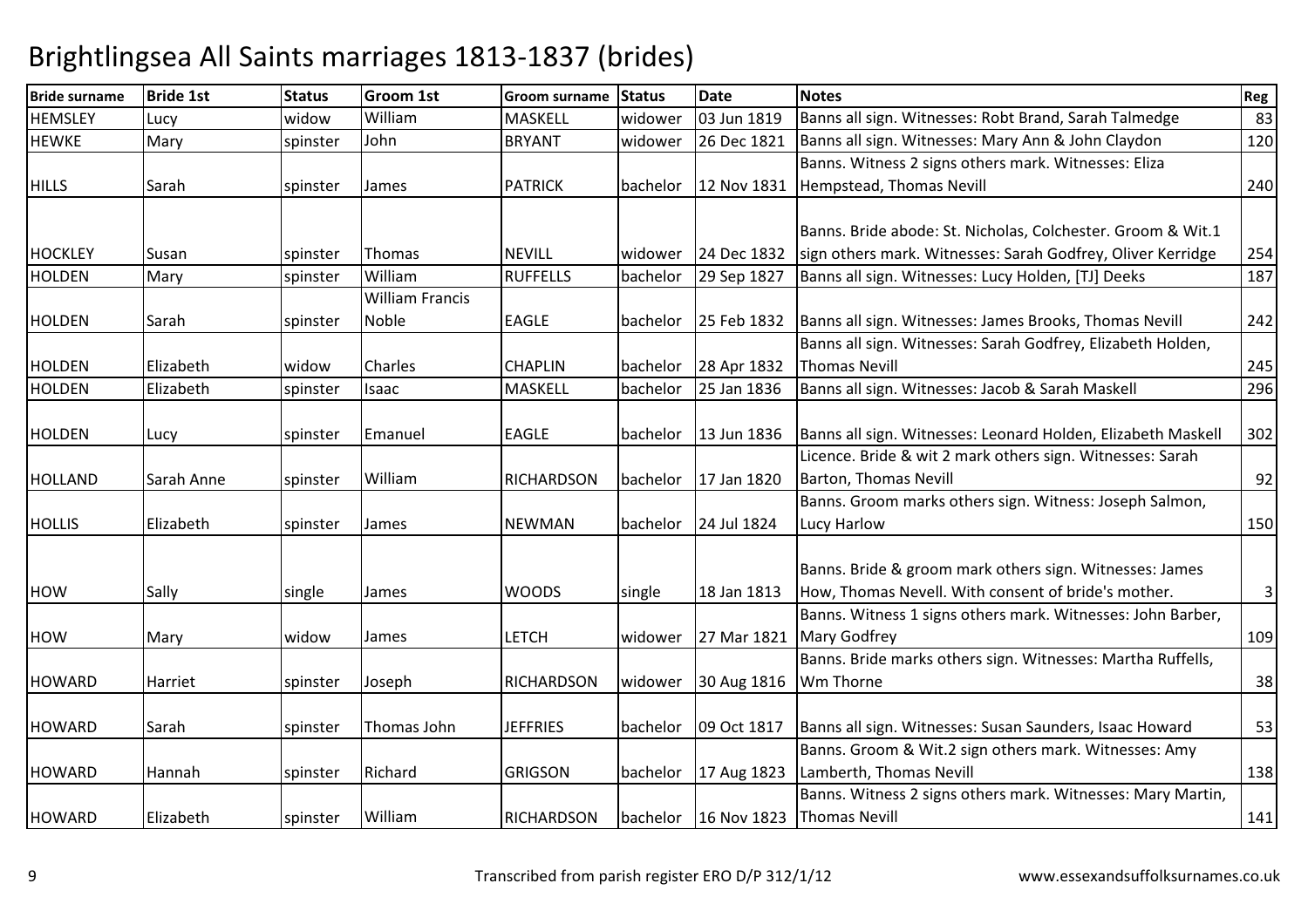| <b>Bride surname</b> | <b>Bride 1st</b> | <b>Status</b> | Groom 1st   | Groom surname    | <b>Status</b> | <b>Date</b> | <b>Notes</b>                                                                                                                                               | Reg              |
|----------------------|------------------|---------------|-------------|------------------|---------------|-------------|------------------------------------------------------------------------------------------------------------------------------------------------------------|------------------|
| <b>HUMPHREYS</b>     | Susannah         | widow         | Samuel      | <b>MARTIN</b>    | bachelor      | 13 Sep 1817 | Banns all sign. Witnesses: Mary, Joseph & Isaac Martin                                                                                                     | 51               |
| <b>INSTANCE</b>      | Sarah            | spinster      | Joseph      | <b>CHAPLIN</b>   | bachelor      | 09 Apr 1818 | Banns all sign. Witnesses: Phoebe Instance, Charles Chaplin                                                                                                | 64               |
| <b>JACOBS</b>        | Mary             | widow         | Daniel      | <b>GRIMWOOD</b>  | bachelor      | 31 Dec 1813 | Banns. Witness 2 signs others mark. Witnesses: John Ward,<br><b>Thomas Nevell</b>                                                                          | 19               |
| <b>JACOBS</b>        | Lucy             | spinster      | William     | <b>SMITH</b>     | widower       | 17 Feb 1822 | Banns. Bride & groom mark others sign. Witnesses: Thomas<br>Nevill senr, Thomas Nevill                                                                     | 121              |
| <b>JEFFRIES</b>      | Lucy             | spinster      | James       | <b>ALDOUS</b>    | bachelor      | 18 Sep 1817 | Banns all sign. Witnesses: Mahala Aldous, Thos Sadler, Sarah<br>Howard, Thomas Jno. Jefferies                                                              | 50               |
| <b>JENNINGS</b>      | Anne             | single        | Charles     | <b>WILLIS</b>    | single        | 12 Jul 1813 | Banns. Groom marks others sign. Witnesses: Wm Chiddock,<br><b>Thomas Nevell</b>                                                                            | 10               |
| <b>JESSEMAN</b>      | Tamar Ann        | spinster      | William     | <b>FISHER</b>    | bachelor      | 23 Jul 1834 | Banns. Witness 1 marks others sign. Witnesses: William Death,<br>Hannah Brown                                                                              | 272              |
| <b>JESSUP</b>        | Susannah         | spinster      | William     | <b>HEDGTHORN</b> | bachelor      | 25 Feb 1830 | Banns. Bride & groom mark others sign. Witnesses: Mary Ann<br>Brooks, Thomas Jessup, William Wordley, Elizabeth Gornall                                    | 220              |
| <b>JOLLY</b>         | Elizabeth Anne   | spinster      | Robert      | <b>MASON</b>     | bachelor      | 12 Jan 1825 | Licence all sign. Witnesses: Mary, Sarah & William Jolly                                                                                                   | 157              |
| <b>KEMBLE</b>        | Amy              | spinster      | William     | <b>PICKMAN</b>   | bachelor      | 26 Dec 1825 | Banns. Bride & groom mark others sign. Witnesses: Mary<br>Cook, John Hammond                                                                               | 169              |
| <b>KEMP</b>          | Maria            | widow         | Joseph      | <b>THORNE</b>    | single        | 01 Mar 1813 | Banns. Bride marks others sign. Witnesses: Mary Shepard,<br>John Lappage                                                                                   | $\boldsymbol{6}$ |
| <b>KERRIDGE</b>      | Elizabeth        | single        | John        | <b>MATTHEWS</b>  | single        | 30 Dec 1817 | Banns. Witness 2 signs others mark. Witnesses: Mary Kerridge,<br><b>Thomas Nevill</b>                                                                      | 59               |
| <b>KERRIDGE</b>      | Mary             | spinster      | William     | <b>GILBERT</b>   | bachelor      | 02 Sep 1819 | Banns. Witness 2 signs others mark. Witnesses: Mary<br>Richmond, Robert Godfrey                                                                            | 87               |
| LAMB                 | Mary Anne        | spinster      | John Edward | <b>MARTIN</b>    | bachelor      | 09 Oct 1821 | Banns. Bride marks others sign. Witnesses: Maria Rowland,<br>John Hammond                                                                                  | 115              |
| LAMBERTH             | Sarah            | spinster      | George      | <b>DAY</b>       | bachelor      | 11 Oct 1821 | Banns. Bride & Wit.2 sign others mark. Witnesses: James<br>Rowling, Thomas Nevill                                                                          | 116              |
| LAPPAGE              | Sarah            | widow         | Thomas      | <b>BABBS</b>     | widower       |             | Licence all sign. With the consent of her executor, John<br>Stammers. Groom abode: Tillingham. Witnesses: John<br>27 Nov 1834 Stammers, Elizabeth Woolvett | 280              |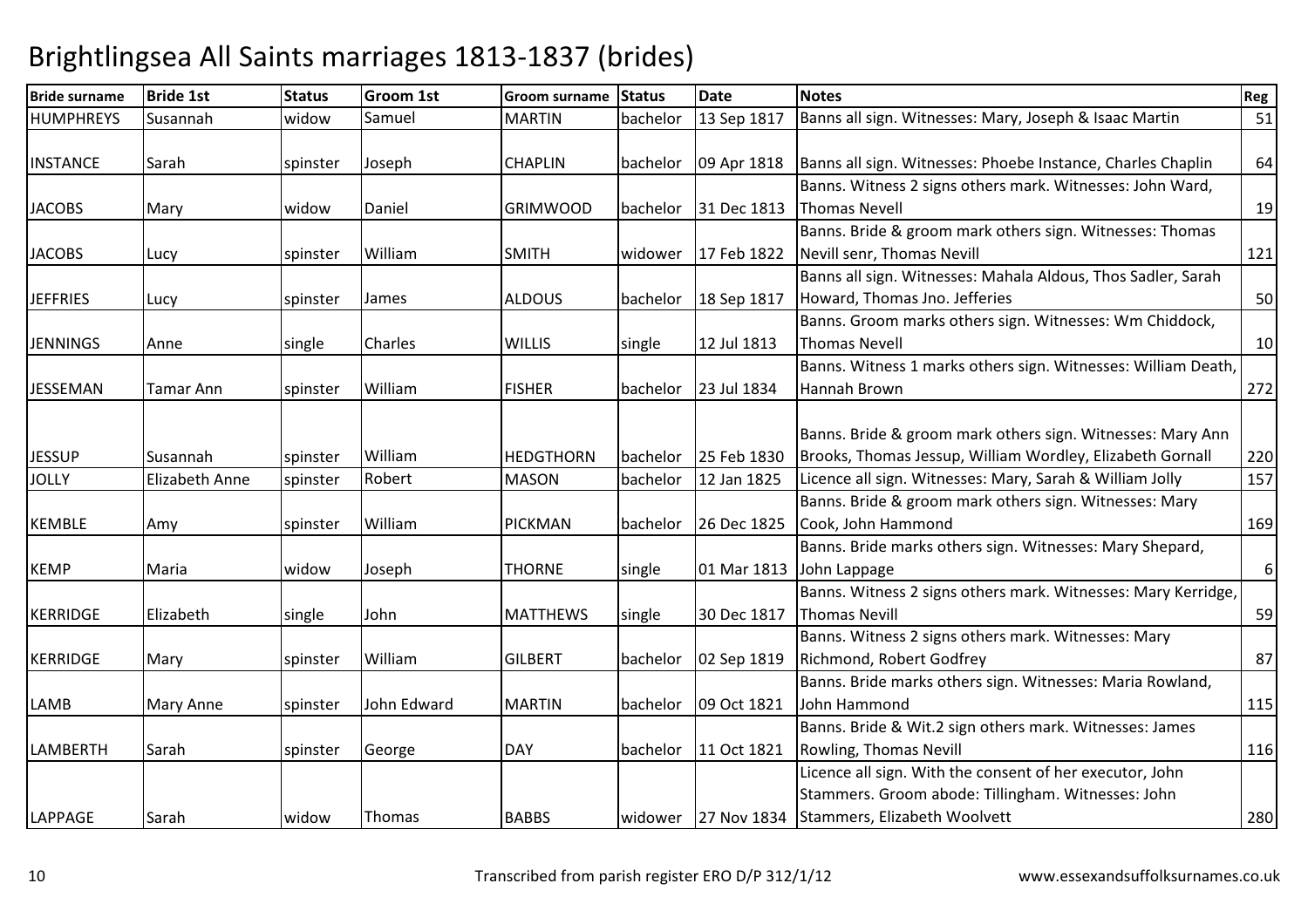| <b>Bride surname</b> | <b>Bride 1st</b> | <b>Status</b> | Groom 1st      | <b>Groom surname</b> | Status   | <b>Date</b>          | <b>Notes</b>                                                           | Reg |
|----------------------|------------------|---------------|----------------|----------------------|----------|----------------------|------------------------------------------------------------------------|-----|
| LEVERETT             | Sarah            | widow         | Robert John    | <b>DONNE</b>         | widower  |                      | 29 Mar 1825 Licence all sign. Witnesses: Mary Ann Woolvett, David Boys | 162 |
|                      |                  |               |                |                      |          |                      | Banns. Witness 2 marks others sign. Witnesses: Thomas Ives,            |     |
| <b>LEVERITT</b>      | Lucy             | spinster      | John           | <b>BACON</b>         |          | bachelor 26 Jul 1822 | Mary Holden                                                            | 123 |
|                      |                  |               |                |                      |          |                      | Banns. Groom & Wit.1 sign others mark. Witnesses: Samuel               |     |
| LEWIS                | Mary             | spinster      | Thomas         | <b>COPPIN</b>        |          | bachelor 15 Feb 1820 | Leppingwell Coppin, Sarah Root.                                        | 93  |
|                      |                  |               |                |                      |          |                      | Banns. Groom & Wit.2 sign others mark. Witnesses: Anne                 |     |
| <b>LLOYD</b>         | Hannah           | spinster      | Richard        | <b>COLLINGS</b>      | bachelor | 15 Oct 1832          | Farrington, Thomas Nevill                                              | 250 |
|                      |                  |               |                |                      |          |                      | Licence. Bride marks others sign. Witnesses: William Maskell,          |     |
| <b>LUFKIN</b>        | Susanna          | widow         | Nathaniel      | <b>RICHES</b>        | bachelor | 10 Jul 1823          | Hannah Barker                                                          | 134 |
|                      |                  |               |                |                      |          |                      |                                                                        |     |
| <b>LUFKIN</b>        | Sarah            | spinster      | William        | <b>GRIGGS</b>        |          | bachelor 19 Jul 1827 | Banns. All sign. Witnesses: Thomas Nevill, Susanna Lufkin              | 184 |
|                      |                  |               |                |                      |          |                      | Banns all sign. Groom abode: Wivenhoe. Witnesses: Susanna              |     |
| <b>LUFKIN</b>        | Martha           | spinster      | William        | <b>FRANKS</b>        |          | bachelor 09 Oct 1832 | Lufkin, Thos Riches                                                    | 248 |
|                      |                  |               |                |                      |          |                      |                                                                        |     |
| <b>LUFKIN</b>        | Susanna          | spinster      | Thomas         | <b>RICHES</b>        | bachelor | 10 Dec 1833          | Banns all sign. Witnesses: Nathl Riches, Elizabeth Ann Lufkin          | 265 |
| <b>LUFKIN</b>        | Elizabeth Ann    | spinster      | James          | <b>TANSLEY</b>       | bachelor | 01 Jul 1834          | Banns all sign. Witnesses: William & Martha Franks                     | 271 |
|                      |                  |               |                |                      |          |                      |                                                                        |     |
| <b>MARTIN</b>        | Mary             | spinster      | Isaac          | <b>MARTIN</b>        | bachelor | 20 Oct 1818          | Banns all sign. Witnesses: Susanna, Elizabeth & Samuel Martin          | 74  |
| <b>MARTIN</b>        | Anne             | spinster      | John           | GAGE                 | bachelor | 28 Oct 1823          | Banns all sign. Withesses: George Barker, Kezia Martin                 | 140 |
|                      |                  |               |                |                      |          |                      | Banns. Bride & groom mark others sign. Witnesses: Martha               |     |
| <b>MASKELL</b>       | Eleanor          | single        | Samuel         | <b>BARBER</b>        | single   | 29 Aug 1818          | Ruffells, John Woods                                                   | 71  |
|                      |                  |               |                |                      |          |                      | Licence all sign. Groom abode: Dedham. Witnesses: Margaret             |     |
| <b>MASON</b>         | Sarah            | spinster      | John           | <b>TAYLOR</b>        | bachelor | 23 Dec 1816          | & Thos Mason                                                           | 42  |
|                      |                  |               |                |                      |          |                      |                                                                        |     |
|                      |                  |               |                |                      |          |                      | Licence all sign. Groom abode: Marylebone, Middlesex.                  |     |
| <b>MASON</b>         | Harriet          | spinster      | Joseph Anthony | <b>HARRIS</b>        |          | bachelor 18 Oct 1819 | Witnesses: Mary Elizar Simons, Robert Mason                            | 90  |
|                      |                  |               |                |                      |          |                      | Banns. Bride & groom mark others sign. Witnesses: Samuel               |     |
| <b>MATTHEWS</b>      | Fanny            | widow         | William        | <b>ATKINSON</b>      | bachelor | 06 Aug 1818          | Root, Thomas Nevell                                                    | 66  |
|                      |                  |               |                |                      |          |                      | Banns. Witness 2 signs others mark. Witnesses: Mary Death,             |     |
| <b>MATTHEWS</b>      | Fanny            | widow         | William        | <b>ATKINSON</b>      |          | bachelor 01 Nov 1824 | <b>Thomas Nevill</b>                                                   | 152 |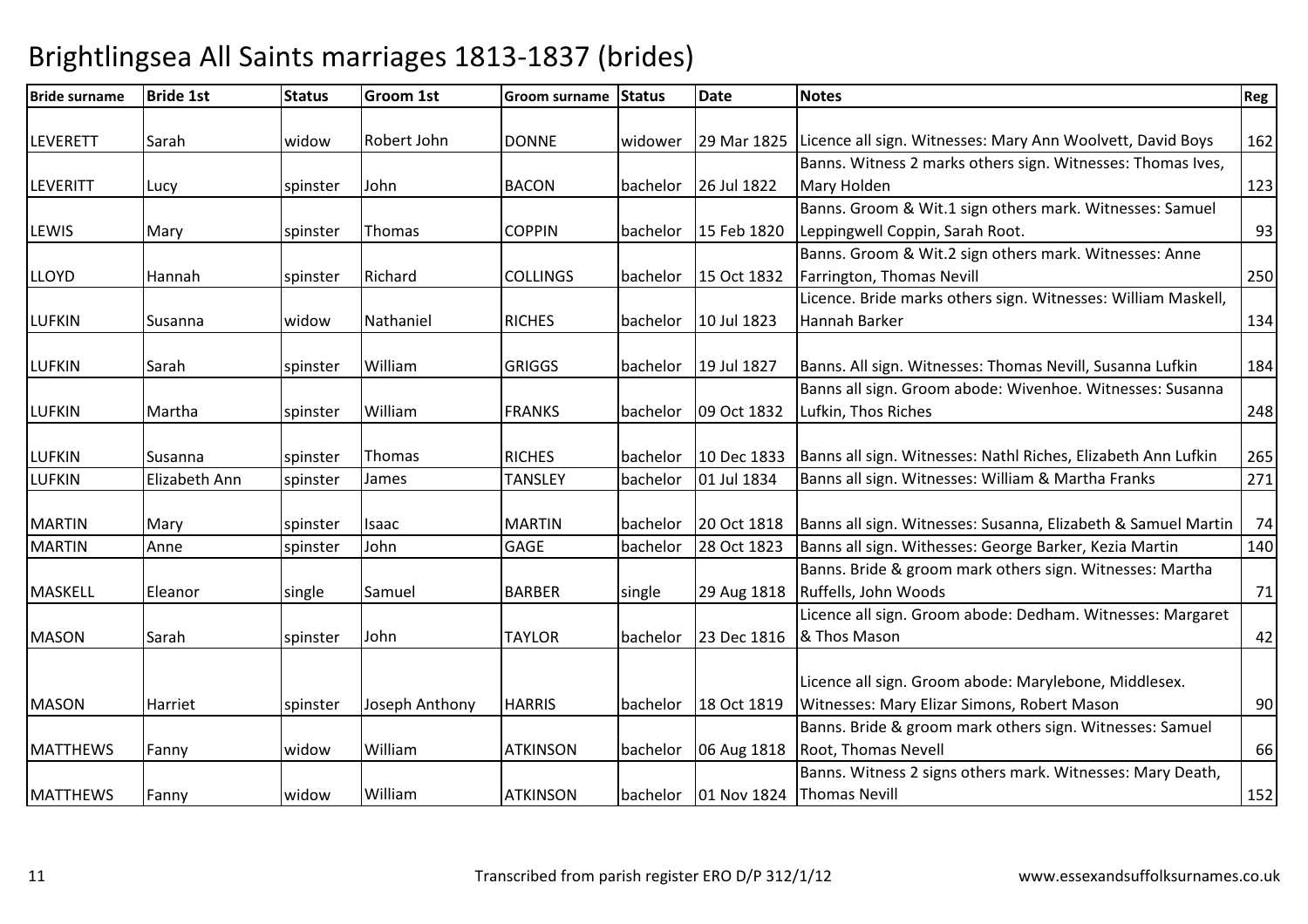### Bride surname Bride 1st Status Groom 1st Groom surname Status Datee Notes Reg MATTHEWS Elizabeth I widow Benjamin GAYMER bachelor 17 Jul 1826 Banns. Bride & groom mark others sign. Witnesses: Eleanor Thorn, Thomas Nevill **172** MAY Rebecca spinster r |Daniel |GRIMWOOD |widower |16 May 1823 |Boys, Thomas Nevill Banns. Bride & groom mark others sign. Witnesses: David 133MAY Sophia spinster JosephDAVIS bachelor 02 Oct 1826 Banns. Bride marks others sign. Witnesses: Mary Ann Woolvett, Rachel Knoppp 175 MAYS Sarah Sarah Spinster James MASKELL bachelor 17 Feb 1817Banns. Witness 2 signs others mark. Witnesses: Ellinor Gould, Thomas Nevill 45MIDDLETON Elizabeth Ispinster JosephANDREWS | bachelor | 18 Oct 1834 Banns. Groom & Wit.1 sign others mark. Witnesses: Thomas Nevill, Sarah Middletonn 277 MILEHAM Catherine Ispinster JohnBROWN bachelor 16 Sep 1813 Banns all sign. Witnesses: Mary Martin, William Gaymer 13 MINTER Sarah Sarah Spinster John HUBBARD bachelor 18 Feb 1830Banns. Groom marks others sign. Witnesses: Eliza Ormes, William Minterr 219 MOORE Mary Anne Spinster John GODFREY bachelor 22 Nov 1830Banns. Witness 2 signs others mark. Witnesses: Sarah Wilson, Thomas Nevill 229MUSSETT Rebecca spinster JohnHILLS bachelor 23 Sep 1829 Banns all sign. Witnesses: Harriet Woolvett, Thomas Hills <sup>212</sup> NEVILL Sarah single WilliamSMITH single 13 Oct 1818 Banns. Witness 2 signs others mark. Witnesses: Mary Smith, Thomas Nevill 75NEVILL Mary spinster ThomasNIGHTINGALE bachelor 27 Nov 1825 Banns. Bride marks others sign. Witnesses: Thomas Nevill senr & jnr.. **167** NEVILL Charlotte Widow Isaac DAVEY bachelor 28 Apr 1833 Banns. Witness 2 signs others mark. Witnesses: Abel Clark, Thomas Nevill 257NEWTON Mary Ann Spinster Thomas LAPPAGE bachelor 08 Jun 1836Banns all sign. Witnesses: James Coppin, Charlotte Lappage. Bride's name in register both as Mary Ann Newton and Ann Newtonn 300 NEWTON Ann spinster Thomas LAPPAGE bachelor 08 Jun 1836Banns all sign. Witnesses: James Coppin, Charlotte Lappage. Bride's name in register both as Mary Ann Newton and Ann Newtonn 300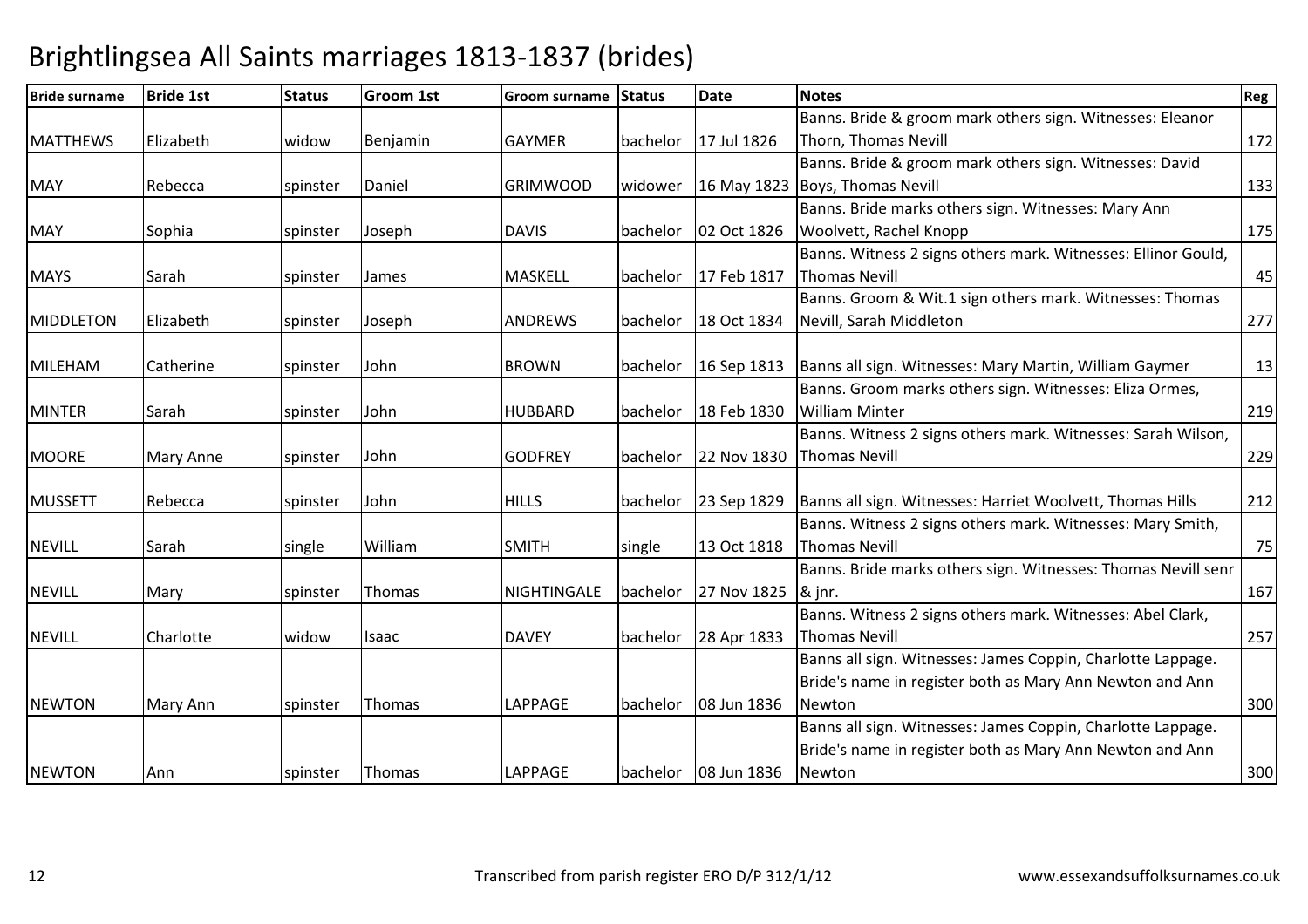| <b>Bride surname</b> | <b>Bride 1st</b>      | <b>Status</b> | <b>Groom 1st</b>       | Groom surname   | <b>Status</b> | <b>Date</b>             | <b>Notes</b>                                                  | Reg |
|----------------------|-----------------------|---------------|------------------------|-----------------|---------------|-------------------------|---------------------------------------------------------------|-----|
|                      |                       |               |                        |                 |               |                         | Licence with consent of fathers. All sign. Witnesses: John    |     |
|                      |                       |               |                        |                 |               |                         | Noble, Emma, Elizabeth & Edwd Stammers, Caroline Elizabeth    |     |
| <b>NOBLE</b>         | Matilda Susanna       | minor         | <b>Edward Cruswell</b> | <b>STAMMERS</b> | minor         | 15 Feb 1831             | <b>Noble</b>                                                  | 234 |
|                      |                       |               |                        |                 |               |                         | Licence all sign. Groom abode: Gt Coggeshall. Witnesses: John |     |
| <b>NOBLE</b>         | <b>Caroline Eliza</b> | spinster      | John                   | <b>TILLS</b>    | bachelor      | 04 Aug 1835             | Noble, Edw Stammers                                           | 287 |
|                      |                       |               |                        |                 |               |                         | Banns all sign. Witnesses: Sarah Ann Underwood, William       |     |
| <b>NUNN</b>          | <b>Mary Anne</b>      | widow         | Thomas John            | <b>PEGGS</b>    | bachelor      | 31 May 1831 Henry Peggs |                                                               | 236 |
|                      |                       |               |                        |                 |               |                         | Banns. Witness 2 signs others mark. Witnesses: Mary Turpin,   |     |
| <b>NURSE</b>         | Rachel                | spinster      | William                | <b>PATRICK</b>  | bachelor      | 01 Jan 1833             | <b>Thomas Nevill</b>                                          | 255 |
|                      |                       |               |                        |                 |               |                         | Licence. Groom marks others sign. Witnesses: John Noble,      |     |
| <b>OLIFER</b>        | Sarah                 | widow         | Robert                 | <b>COLE</b>     | bachelor      | 27 Apr 1814             | Sarah Holden                                                  | 23  |
|                      |                       |               |                        |                 |               |                         | Banns. Witness 2 signs others mark. Witnesses: Jemima Bruce,  |     |
| <b>OLIFER</b>        | Charlotte             | spinster      | William                | <b>IVES</b>     | bachelor      |                         | 29 Nov 1819 Thomas Nevill                                     | 91  |
|                      |                       |               |                        |                 |               |                         | Banns. Bride marks others sign. Witnesses: Mary Coppin,       |     |
| <b>OLLIFER</b>       | Elizabeth             | spinster      | John                   | <b>SADLER</b>   | bachelor      | 13 Oct 1813             | <b>Thomas Nevell</b>                                          | 16  |
|                      |                       |               |                        |                 |               |                         | Banns all sign. Witnesses: John Minter, Mary Pollard, Mary    |     |
| <b>ORMES</b>         | Eliza                 | spinster      | William                | <b>MINTER</b>   | bachelor      | 30 Mar 1832             | Ann Ormes                                                     | 243 |
|                      |                       |               |                        |                 |               |                         | Banns. Bride & groom mark others sign. Witnesses: Thomas      |     |
| <b>PAIN</b>          | Rhoda                 | spinster      | Abraham                | <b>ROBINSON</b> | bachelor      | 02 Nov 1828             | Wilson Webb, Thomas Nevill                                    | 204 |
|                      |                       |               |                        |                 |               |                         | Banns. Witness 2 signs others mark. Witnesses: Sarah Hills,   |     |
| <b>PATRICK</b>       | Eliza                 | spinster      | Nathaniel              | <b>HEMPSTED</b> | bachelor      | 10 Jan 1831             | <b>Thomas Nevill</b>                                          | 232 |
|                      |                       |               |                        |                 |               |                         | Banns. Bride & Wit.2 sign others mark. Witnesses: Martha      |     |
| <b>PAYN</b>          | Sarah                 | single        | John                   | <b>ROOT</b>     | single        | 24 Aug 1818             | Clark, Thomas Nevill                                          | 70  |
|                      |                       |               |                        |                 |               |                         | Banns. Bride & groom mark others sign. Witnesses: William     |     |
| <b>PAYNE</b>         | Jane                  | widow         | William                | <b>FLEMING</b>  | widower       | 24 Jun 1834             | Maskell, Eliza Moris Vince                                    | 269 |
|                      |                       |               |                        |                 |               |                         | Banns all sign. Witnesses: Martha Ruffells, Ann Stuttle, John |     |
| <b>PEAK</b>          | Sally                 | spinster      | <b>William Mayhew</b>  | <b>ALDOUS</b>   | bachelor      | 02 Sep 1813             | Saylor?                                                       | 12  |
|                      |                       |               |                        |                 |               |                         |                                                               |     |
| <b>PEARSON</b>       | Mary                  | widow         | William Sadler         | <b>MASON</b>    | widower       | 17 Oct 1820             | Banns all sign. Witnesses: Susannah Slipper, Thomas Nevill    | 100 |
| <b>PENNICK</b>       | Susan                 | spinster      | <b>Robert Murphy</b>   | <b>TRACEY</b>   | bachelor      | 25 Jan 1837             | Banns all sign. Witnesses: William Bragg, Emily Ormes         | 315 |
| <b>PENNOCK</b>       | Sarah                 | spinster      | Richard                | <b>AYLETT</b>   | bachelor      | 06 Feb 1824             | Banns all sign. Witnesses: Jno Webb, Thomas Nevill            | 146 |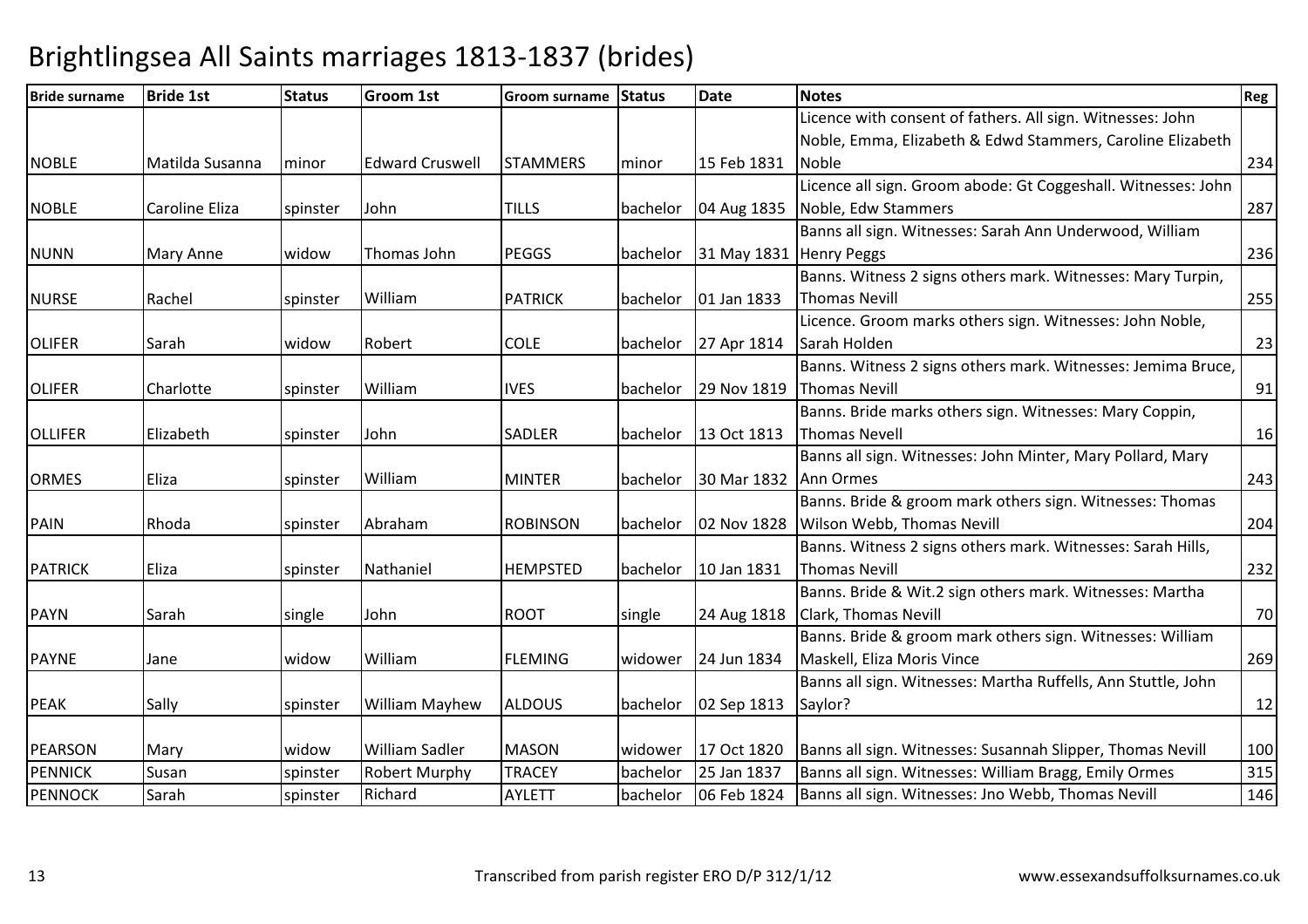| <b>Bride surname</b> | <b>Bride 1st</b> | <b>Status</b> | Groom 1st | <b>Groom surname</b> | <b>Status</b> | <b>Date</b>                        | <b>Notes</b>                                                           | Reg            |
|----------------------|------------------|---------------|-----------|----------------------|---------------|------------------------------------|------------------------------------------------------------------------|----------------|
|                      |                  |               |           |                      |               |                                    | Banns. Witness 2 signs others mark. Witnesses: Anne Kerridge,          |                |
| <b>PIDDOCK</b>       | Martha           | spinster      | Oliver    | <b>KERRIDGE</b>      | bachelor      | 23 Jan 1824                        | <b>Thomas Nevill</b>                                                   | 145            |
|                      |                  |               |           |                      |               |                                    | Banns. Bride & groom mark others sign. Witnesses: James ?,             |                |
| PITT                 | Maria            | spinster      | William   | <b>DINES</b>         | bachelor      | 01 Oct 1819                        | George Philbrick                                                       | 89             |
|                      |                  |               |           |                      |               |                                    |                                                                        |                |
|                      |                  |               |           |                      |               |                                    | Banns. Groom abode: Thorington. Groom & Wit.2 sign others              |                |
| <b>PITTOCK</b>       | Mary             | widow         | Thomas    | <b>WADE</b>          |               | widower 22 Jan 1813                | mark. Witnesses: William Gunfield, Thomas Nevell                       | $\overline{a}$ |
|                      |                  |               |           |                      |               |                                    | Banns. Witness 2 signs others mark. Witnesses: Sophia May,             |                |
| <b>PITTOCK</b>       | Mary             | spinster      | James     | <b>DAVIS</b>         | bachelor      | 07 Oct 1820                        | <b>William Foster</b>                                                  | 99             |
| POLLARD              | <b>Mary Anne</b> | spinster      | John      | <b>ORMES</b>         | bachelor      | 24 Apr 1832                        | Banns all sign. Witnesses: Wm & R. Bagley                              | 244            |
| <b>POLLEY</b>        | Mary Anne        | spinster      | Samuel    | <b>COPPIN</b>        | bachelor      | 21 Jul 1821                        | Banns all sign. Witnesses: John Tibbitt, Thomas Nevill                 | 110            |
|                      |                  |               |           |                      |               |                                    | Banns. Bride & groom mark others sign. Witnesses: Sarah                |                |
| <b>PROUD</b>         | Mary             | spinster      | George    | <b>BUTTON</b>        | bachelor      | 07 Feb 1832                        | Harriet Proud, William Proud                                           | 241            |
|                      |                  |               |           |                      |               |                                    |                                                                        |                |
| <b>PULLEN</b>        | Mary Ann         | spinster      | John      | <b>BRAGG</b>         | bachelor      |                                    | 06 Nov 1832   Banns all sign. Witnesses: Pheby Wenlock, Richard Pullen | 251            |
|                      |                  |               |           |                      |               |                                    | Banns. Bride & groom sign others mark. Witnesses: Sarah                |                |
| <b>RAISIN</b>        | Amelia Sophia    | widow         | William   | <b>CANNUM</b>        | bachelor      | 08 Aug 1829                        | Thorp, John Jarral                                                     | 210            |
|                      |                  |               |           |                      |               |                                    |                                                                        |                |
|                      |                  |               |           |                      |               |                                    | Banns. Bride & groom mark others sign. Witnesses: John Rand,           |                |
| <b>RAND</b>          | Mary             | single        | Richard   | SHELDRAKE            | single        |                                    | 02 Mar 1813 Thomas Nevell. With consent of their parents.              | 7              |
|                      |                  |               |           |                      |               |                                    | Banns. Bride & groom mark others sign. Witnesses: Sarah                |                |
| <b>RAND</b>          | Mirabell         | spinster      | John      | <b>RAWLING</b>       | bachelor      | 13 Feb 1817                        | Leverett, William Death.                                               | 43             |
|                      |                  |               |           |                      |               |                                    | Banns. Bride & groom mark others sign. Witnesses: William              |                |
| <b>RAND</b>          | Sarah            | spinster      | William   | <b>BELL</b>          | bachelor      | 08 Nov 1824                        | Raison, Thomas Nevill                                                  | 153            |
|                      |                  |               |           |                      |               |                                    | Banns. Bride marks others sign. Witnesses: James Tranham,              |                |
| <b>RASBERRY</b>      | <b>Mary Anne</b> | spinster      | John      | TRANHAM              | bachelor      | 26 Jul 1819                        | <b>Thomas Nevill</b>                                                   | 86             |
|                      |                  |               |           |                      |               |                                    | Banns. Groom abode: Lawford. Witness 2 marks others sign.              |                |
| <b>REED</b>          | Mary             | spinster      | William   | <b>WINNEY</b>        | bachelor      | 28 Mar 1823                        | Witnesses: Ann Reed, John Howard                                       | 132            |
| <b>RICHMOND</b>      | Hannah           | spinster      | Edward    | <b>TRACEY</b>        | bachelor      | 19 Mar 1819                        | Banns all sign. Witnesses: Mary Shapard, John Pennick                  | 46             |
|                      |                  |               |           |                      |               |                                    | Banns. Bride marks others sign. Witnesses: Elizabeth Bond,             |                |
| <b>RICHMOND</b>      | Mary             | spinster      | Robert    | <b>GODFREY</b>       |               | bachelor   04 Nov 1820   James How |                                                                        | 103            |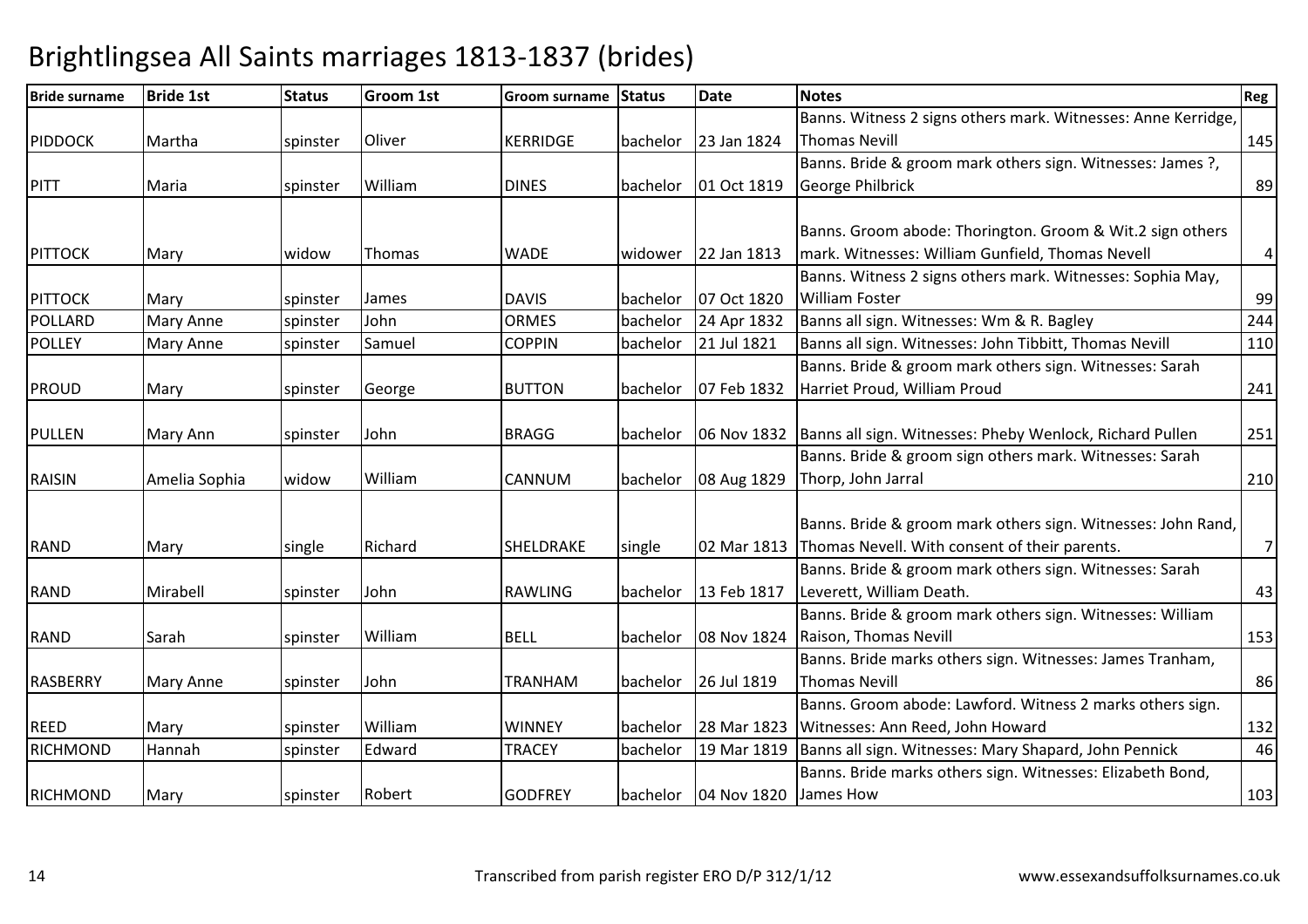| <b>Bride surname</b> | <b>Bride 1st</b> | <b>Status</b> | Groom 1st   | Groom surname   | Status   | <b>Date</b>          | <b>Notes</b>                                                                     | Reg |
|----------------------|------------------|---------------|-------------|-----------------|----------|----------------------|----------------------------------------------------------------------------------|-----|
|                      |                  |               |             |                 |          |                      | Banns. Groom & Wit.2 sign others mark. Witnesses: Amy                            |     |
| <b>ROBERTS</b>       | Harriet          | spinster      | William     | <b>BUNDOCK</b>  | bachelor | 15 Mar 1824          | Lamberth, Thomas Nevill                                                          | 147 |
|                      |                  |               |             |                 |          |                      | Banns. Witness 2 signs others mark. Witnesses: Martha                            |     |
| <b>ROBERTS</b>       | Mary             | spinster      | John        | <b>ROSE</b>     | bachelor | 09 Sep 1831          | Roberts, Thomas Nevill                                                           | 237 |
|                      |                  |               |             |                 |          |                      | Banns. Witness 2 signs others mark. Witnesses: Robert Smith,                     |     |
|                      |                  |               |             |                 |          |                      | Martha Roberts. Bride's name is given both as Kezia Roberts                      |     |
| <b>ROBERTS</b>       | Kezia            | spinster      | George      | <b>ROSE</b>     |          | bachelor 22 Nov 1834 | and Kezia Roberts Dores                                                          | 279 |
|                      |                  |               |             |                 |          |                      | Banns. Groom marks others sign. Witnesses: Ann Wardley,                          |     |
| <b>ROOT</b>          | Susanna Lufkin   | spinster      | Benjamin    | <b>WADE</b>     | bachelor | 04 Nov 1829          | <b>Thomas Nevill</b>                                                             | 215 |
|                      |                  |               |             |                 |          |                      | Licence with consent of her father. Groom abode: Elmstead.                       |     |
|                      |                  |               |             |                 |          |                      | All sign. Witnesses: John Orme, Wm, Eliner & M Bagley, Sarah                     |     |
| <b>ROOT</b>          | Ann              | minor         | Joseph      | <b>BAGLEY</b>   | bachelor | 25 Oct 1836          | E Aldous, James Layzell                                                          | 310 |
|                      |                  |               |             |                 |          |                      | Banns. Groom abode: Frating. Groom & Wit.2 sign others                           |     |
| <b>ROSE</b>          | Sarah            | spinster      | Benjamin    | <b>COLE</b>     | bachelor | 04 Apr 1824          | mark. Witnesses: Hannah Cole, Thomas Nevill                                      | 149 |
|                      |                  |               |             |                 |          |                      | Banns. Witness 2 signs others mark. Witnesses: Elizabeth                         |     |
| <b>ROSE</b>          | Mary             | spinster      | James       | <b>CLARK</b>    |          | bachelor 02 Dec 1827 | Holden, William Newman                                                           | 192 |
|                      |                  |               |             |                 |          |                      | Banns. Groom & Wit.1 sign others mark. Witnesses: Sarah                          |     |
| <b>ROSE</b>          | Mary             | spinster      | Abraham     | <b>ANDERSON</b> | bachelor | 08 Dec 1832          | Rose, Christopher Dunnings                                                       | 253 |
|                      |                  |               |             |                 |          |                      | Banns. Bride & Wit.1 sign others mark. Witnesses: Thomas                         |     |
| <b>ROSE</b>          | Sarah            | spinster      | Christopher | <b>DUNNINGS</b> | bachelor | 10 Jan 1835          | Richardson, Hannah Rose                                                          | 281 |
|                      |                  |               |             |                 |          |                      | Banns. Bride & wit.1 sign others mark. Witnesses: Thomas                         |     |
| <b>ROUSE</b>         | Lucy             | widow         | Edward      | <b>STYLES</b>   | bachelor | 03 Nov 1835          | Nevill, Ceruler Rose                                                             | 290 |
|                      |                  |               |             |                 |          |                      |                                                                                  |     |
| <b>ROW</b>           | Hannah           | spinster      | Charles     | <b>GRIGGS</b>   |          | bachelor 25 Jun 1835 | Banns all sign. Witnesses: Joseph Rowland, Martha Griggs                         | 286 |
|                      |                  |               |             |                 |          |                      | Banns. Groom marks others sign. Witnesses: Mary Cook,                            |     |
| <b>ROWLAND</b>       | Maria            | spinster      | Thomas      | <b>DEATH</b>    | bachelor | 12 Jul 1823          | <b>Thomas Nevill</b>                                                             | 135 |
|                      |                  |               |             |                 |          |                      | Banns. Bride & groom sign others mark. Witnesses: Sarah                          |     |
| <b>RUDLING</b>       | Mary             | spinster      | William     | <b>BARNES</b>   | widower  | 09 Jun 1834          | Houlden, James French                                                            | 267 |
|                      |                  |               |             |                 |          |                      | Banns all sign. Groom abode: Hadleigh, Suffolk. Witnesses:                       |     |
| <b>RUFFELL</b>       | Mary             | spinster      | James Hicks | <b>DEEKS</b>    | bachelor | 06 Nov 1817          | Martha & Tho. Ruffell, Edward Maskell                                            | 56  |
|                      |                  |               |             |                 |          |                      |                                                                                  |     |
| <b>RUFFELLS</b>      | Martha           | spinster      | John        | <b>WOODS</b>    |          |                      | bachelor   09 Sep 1819   Banns all sign. Witnesses: Mahala Aldous, Thos Ruffells | 88  |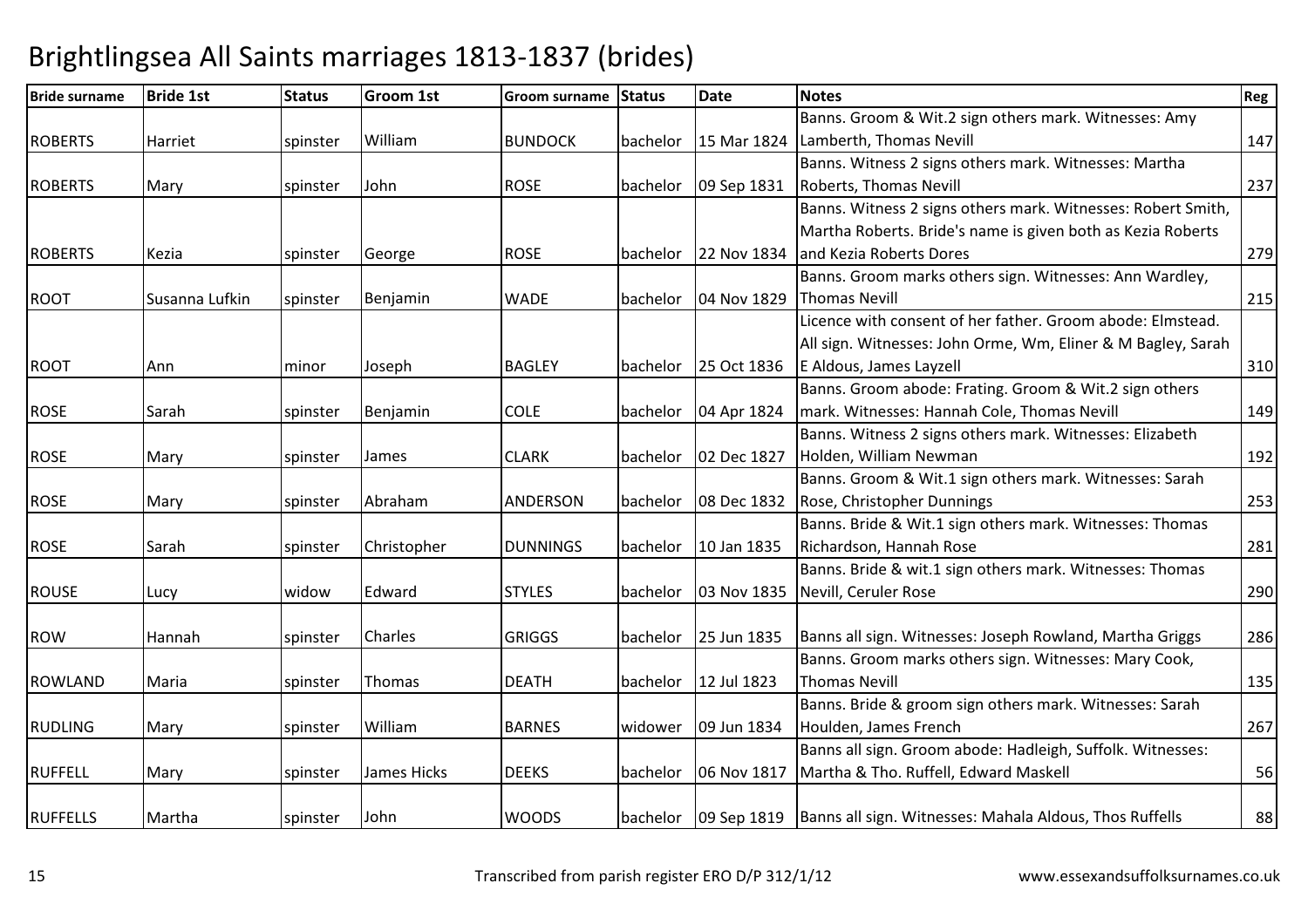### Bride surname Bride 1st Status Groom 1st Groom surname Status Datee Notes Reg RUFFLES Elizabeth spinster JosephPILBROW widower 14 Oct 1832<br>LEE bachelor 06 Nov 1817 06 Nov 1817 Banns. Bride marks others sign. Groom abode: St Osyth. Witnesses: John Claydon, Thomas Nevill 24955 RUMSEY Susanspinster Carrington LEE bachelor 06 Nov 1817 Licence all sign. Witnesses: Mary Robertson, John Lee RUMSEY Susanna Morten Spinster JosephWOOLVETT | bachelor | 01 Apr 1835 Banns all sign. Witnesses: Mary March Morton, T William **Fisher** r 283 SADLER Sarah widow John GODFREY widower 03 Aug 1828 Banns. Bride & groom mark others sign. Witnesses: Rachel Barber, Thomas Nevill199 SADLER Harriet spinster Samuel OLIFER bachelor 07 Dec 1835Banns. Bride marks others sign. Witnesses: James Cant, Rebecca Sadler<u>and 2013</u> and 2013 and 2013 and 2013 and 2013 and 2013 and 2013 and 2013 and 2013 and 2013 and 2013 and 2013 and 2013 and 2013 and 2013 and 2013 and 2013 and 2013 and 2013 and 2013 and 2013 and 2013 and 2013 and 2013 and SAINTY | Amelia Sophia | spinster ThomasRAISIN | bachelor | 03 Aug 1823 Banns. Groom marks others sign. Witnesses: Mary Elizth Sainty, Lucy Baconn 137 SAINTY Mary Elizabeth Spinster John AUSTON bachelor 10 Oct 1827Banns all sign. Witnesses: Elizabeth Snood, Edward Layzell, Sarah Wrinch <sup>190</sup>SALMON Sarah Seaman Ispinster Nathaniel WENLOCK bachelor 08 Mar 1830Banns. Witness 1 marks others sign. Witnesses: Hannah Knights, Nathl Littlewoodd 221 SAUNDERS Eleanor spinster JamesPENNEY | bachelor | 23 Apr 1831 Licence all sign. Groom abode: Deptford, Kent. Witnesses: Harriet Metcalf, Henry Wilkinsonn 235 SAWYER Mary widow WilliamSEAGERS bachelor 30 Nov 1822 Banns. Witness 2 signs others mark. Witnesses: Ann Vincent, **Thomas Nevill** 129 SAYER Mary spinster JohnWELLUM bachelor 29 Dec 1829 Banns all sign. Witnesses: Thos John Peggs, Harriett Sarah **Woolvett** t and  $\sim$  217 SCUTCHE Sarah Spinster JosephDRAKE bachelor 21 Oct 1820 Banns. Bride & groom mark others sign. Witnesses: George Drake, Thomas Nevill 101SEAGAR | Anne | widow James | VINCENT | single | 16 Nov 1815 Banns. Witness 1 signs others mark. Witnesses: N. Littlewood, Charles Durrantt 32 SHARP Ann single e Henry GARDNER single 13 Jul 1816 Banns. Witness 1 signs others mark. Witnesses: Thomas Nevill, Mary Cross $\sim$  36 SHEEPARD Mary spinster JohnPENNICK | bachelor | 08 Oct 1817 Banns all sign. Witnesses: Joseph Pennick, Thomas Nevill <sup>52</sup> SHEEPARD Elizabeth spinster William Hazell | GRIGGS | bachelor Banns. Bride marks others sign. Witnesses: Mary Pennick, John  $22$  May 1819 Bryant t 81 223 SHEEPARDD Sarah Spinster William GARDINER bachelor 16 Jul 1830 Banns all sign. Witnesses: Mary & John Pennick <sup>223</sup>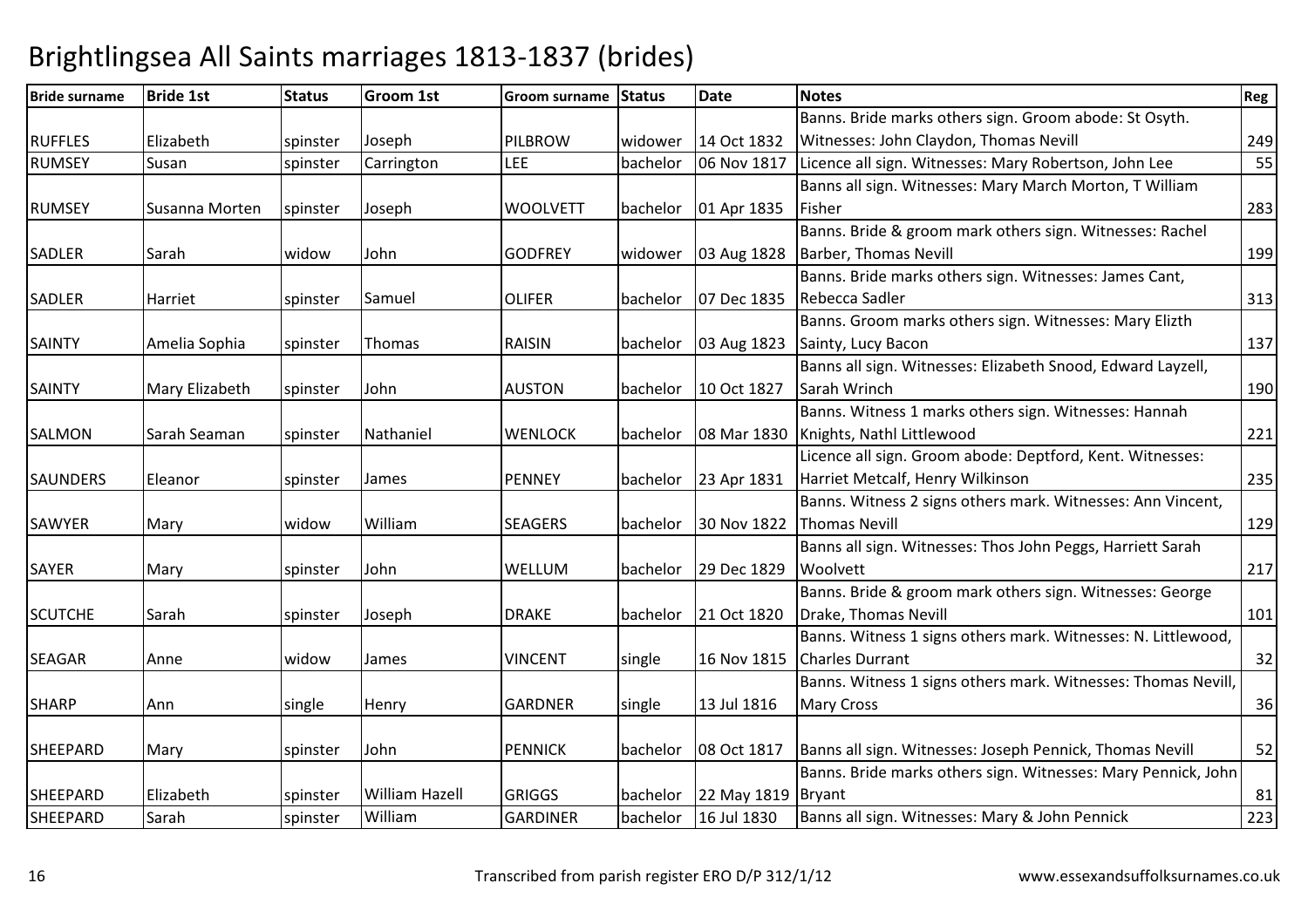### Bride surname Bride 1st Status Groom 1st Groom surname Status Datee Notes Reg SIMONS Susan spinster James BARNES bachelor 09 Dec 1820Banns. Witness 2 signs others mark. Witnesses: Mary Anne Simmons, Thomas Nevill 107SIMONS Elizabeth spinster Daniel | LONG | bachelor | 13 Nov 1824 Banns. Witness 2 signs others mark. Witnesses: Susan Barnes, Thomas Nevill 154SMITH Elizabeth spinster JamesMANN bachelor 30 Sep 1820 22 Sep 1833 Banns. Witness 2 signs others mark. Witnesses: Eleanora Mann, John Gardnerr 97 260 SMITHH Sarah <mark>widow</mark> | widow | James | BARTON | widower | 22 Sep 1833 | Banns all mark. Witnesses: George Rose, Kezia Roberts SOUTHGATE Mary single e James GODFREY single 28 Nov 1814 Banns all sign. Witnesses: Thomas Talmage, Thomas Nevell 25 SOUTHGATE Elizabeth spinster William BRASTED widower 06 Aug 1821 Banns. Groom & Wit.1 sign others mark. Witnesses: James & Mary Godfreyy 1111 SOUTHGATE Sarah widow James LETCH widower 04 Jan 1825 Banns. Bride & groom mark others sign. Witnesses: George Coppin, Thomas Nevill 15617 SPOONERR Anne spinster Joseph TRANHAM TRANHAM Widower 20 Dec 1813 Banns all sign. Witnesses: Mary & John Underwood 17<br>HEDGETHORN Widower 22 Jan 1835 Banns all sign. Witnesses: John & Sarah Ann Stammers 282 **STAMMERS** Mary spinster George HEDGETHORNwidower 22 Jan 1835 Banns all sign. Witnesses: John & Sarah Ann Stammers 282<br>
bachelor 12 Oct 1833 Banns all mark. Witnesses: Lucy Rouse, Thomas Lucas 261 **SUDBURY**  Mariahspinster | Francis | ROUSE | bachelor | 12 Oct 1833 | Banns all mark. Witnesses: Lucy Rouse, Thomas Lucas SYMONDS Mary spinster WilliamBARNES Widower 19 Dec 1826 Banns. Bride & Wit.2 sign others mark. Witnesses: Hannah Gees, Thomas Nevill 179TABOR Sophia single WilliamWilliam BLOICE single 09 Oct 1815<br>Thomas CAPON widower 11 Sep 1816 Banns. Bride & groom mark others sign. Witnesses: Mary Shepard, John Pennickk 31  $\overline{40}$ TABOR Elizabeth widowLicence all sign. Witnesses: Lucy & Thomas Jno Jeffries TANSLEY | Mary Anne | spinster Johnn 119 CLAYDON bachelor 13 Dec 1821 Banns all sign. Witnesses: Mary A Ormes, Sarah Tansley 119 TAYLOR | Martha | spinster Samuel | WRIGHT | bachelor 22 Feb 1825 Banns. Bride & groom mark others sign. Witnesses: Mary Ann Taylor, Thomas Nevill160 THORP Amy widow John HERBERT bachelor 11 Sep 1825 Banns. Witness 1 signs others mark. Witnesses: Thomas Nevill, Sarah Thorpp 164 THORP ISarah Iwidow w James FIELD bachelor 29 Dec 1830<br>And Line Line and Line and Line Line and Line and Line and Line and Line and Line and Line and Line and Line a Banns. Witness 2 signs others mark. Witnesses: Mary Ward, Thomas Nevill 231142 TILLSS Nancy Spinster Thomas BUNDOCK bachelor 27 Nov 1823 Licence all sign. Witnesses: Jane Cross, Jno Till <sup>142</sup> TRACEY ISarah Ispinster JohnMILLS **bachelor** 11 Oct 1825 Banns. Bride marks others sign. Witnesses: Mary Ann Tranham, William Fisherr 165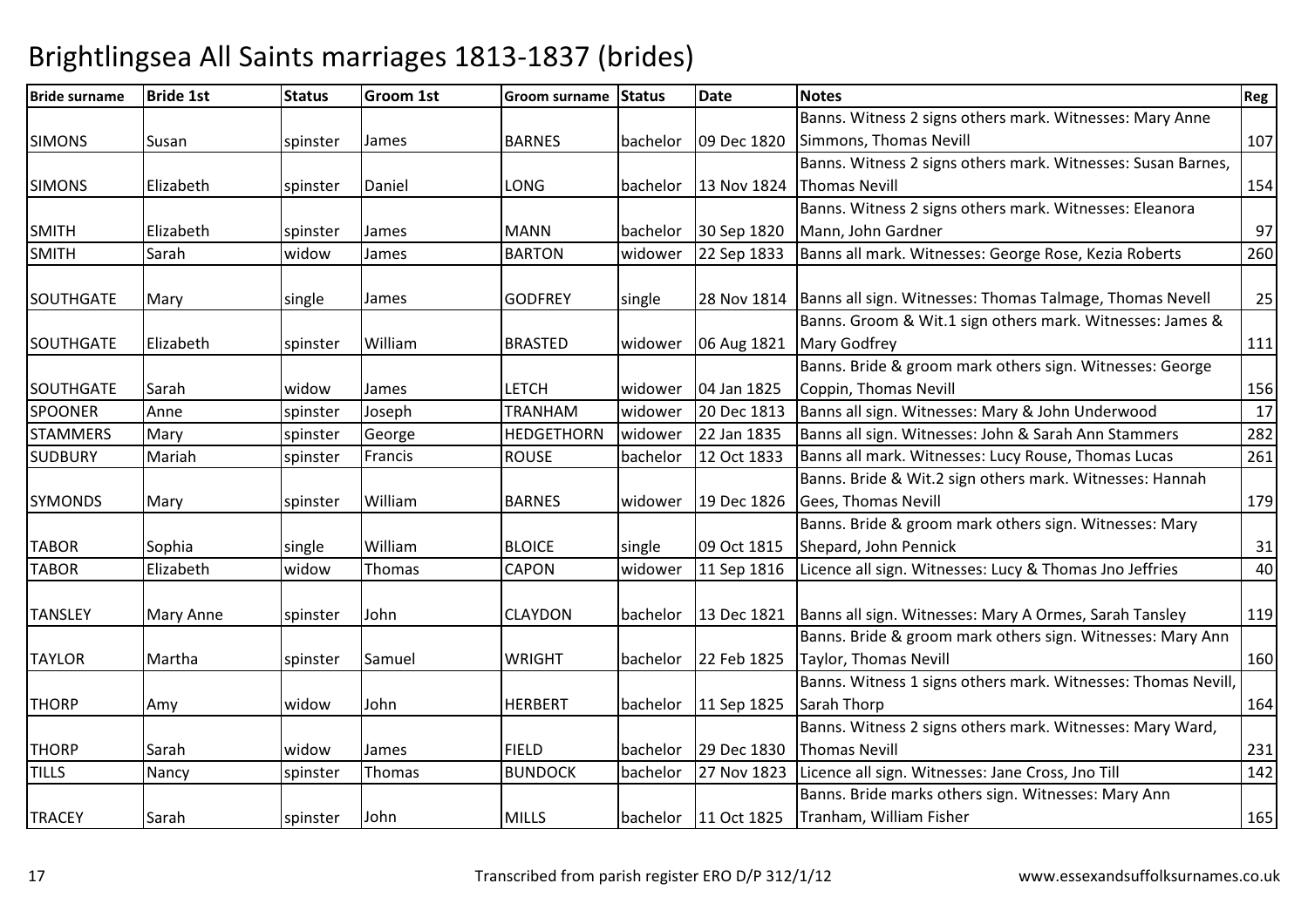| <b>Bride surname</b> | <b>Bride 1st</b> | <b>Status</b> | Groom 1st             | <b>Groom surname</b> | <b>Status</b> | <b>Date</b> | <b>Notes</b>                                                                      | Reg |
|----------------------|------------------|---------------|-----------------------|----------------------|---------------|-------------|-----------------------------------------------------------------------------------|-----|
|                      |                  |               |                       |                      |               |             | Banns. Witness 2 signs others mark. Witnesses: Rebecca                            |     |
| TRANHAM              | Hannah           | widow         | James                 | <b>SOUTHGATE</b>     | bachelor      | 04 Dec 1825 | Grimwood, Thomas Nevill                                                           | 168 |
|                      |                  |               |                       |                      |               |             |                                                                                   |     |
| TRANHAM              | Mary Anne        | spinster      | George                | PAIN                 | bachelor      | 28 Jun 1828 | Banns all sign. Witnesses: Kesia Martin, James Tranham                            | 197 |
|                      |                  |               |                       |                      |               |             | Banns all sign. Witnesses: Mary Ann Underwood, Thomas                             |     |
| TRANHAM              | Catherine        | spinster      | Joseph Matthew        | <b>TABOR</b>         | widower       | 01 Jun 1830 | Jeffries, Anne Tranham                                                            | 222 |
|                      |                  |               |                       |                      |               |             |                                                                                   |     |
| <b>UNDERWOOD</b>     | Sarah Ann        | spinster      | <b>William Henry</b>  | <b>PEGGS</b>         | bachelor      | 11 Jul 1834 | Banns all sign. Witnesses: Daniel Peggs, Mary Stammers                            | 266 |
|                      |                  |               |                       |                      |               |             | Banns all sign. Witnesses: Eliza Maria? Vince, Martin Gage                        |     |
| <b>VINCE</b>         | Tryphena Jane    | spinster      | John                  | <b>BARBER</b>        | bachelor      | 17 Jan 1825 | Vince                                                                             | 158 |
|                      |                  |               |                       |                      |               |             | Banns. Bride & groom mark others sign. Witnesses: John Hills,                     |     |
| <b>WADE</b>          | Temperance       | spinster      | <b>Philip Francis</b> | <b>HILLS</b>         | bachelor      | 22 Jul 1819 | <b>Thomas Nevill</b>                                                              | 85  |
|                      |                  |               |                       |                      |               |             | Banns. Bride marks others sign. Witnesses: Saml Wade, Ann                         |     |
| <b>WADE</b>          | Matilda          | spinster      | Thomas                | TRANHAM              | bachelor      | 05 Aug 1834 | <b>Dodds</b>                                                                      | 275 |
|                      |                  |               |                       |                      |               |             | Banns all sign. Witnesses: John C Parker, Mahala Aldous, Chas.                    |     |
| <b>WALLER</b>        | Maria            | spinster      | Frederick             | <b>SMITH</b>         | bachelor      | 03 Sep 1818 | Smith                                                                             | 72  |
|                      |                  |               |                       |                      |               |             | Banns. Witness 1 signs others mark. Witnesses: Thomas                             |     |
| <b>WARD</b>          | Mary             | single        | Robert                | <b>WOODS</b>         | single        | 14 Feb 1813 | Nevell, William French                                                            | 5   |
|                      |                  |               |                       |                      |               |             | Banns. Bride & groom mark others sign. Witnesses: Thomas                          |     |
| <b>WARD</b>          | Maria            | spinster      | William               | <b>WADE</b>          | bachelor      | 13 Feb 1814 | Ward, Thomas Nevell                                                               | 22  |
|                      |                  |               |                       |                      |               |             | Banns. Bride marks others sign. Witnesses: William Maskell,                       |     |
| <b>WARD</b>          | Lucy             | single        | John                  | <b>GRIGGS</b>        | single        | 17 Aug 1818 | <b>Thomas Nevill</b>                                                              | 68  |
|                      |                  |               |                       |                      |               |             | Banns. Bride & groom mark others sign. Witnesses: Sarah                           |     |
| <b>WARD</b>          | Sarah            | spinster      | James                 | <b>THORP</b>         | bachelor      | 06 Sep 1823 | Minter, Thomas Nevill                                                             | 139 |
|                      |                  |               |                       |                      |               |             | Banns. Witness 1 signs others mark. Witnesses: Thomas Bond,                       |     |
| <b>WARD</b>          | Mary Ann         | spinster      | William               | <b>BARHAM</b>        | bachelor      | 27 Feb 1836 | Sarah Ann Field                                                                   | 298 |
|                      |                  |               |                       |                      |               |             | Banns. Witness 2 signs others mark. Witnesses: Sarah Taylor,                      |     |
| <b>WARREN</b>        | Sarah            | widow         | James                 | <b>HARREN</b>        | bachelor      | 27 Aug 1827 | <b>Thomas Nevill</b>                                                              | 186 |
|                      |                  |               |                       |                      |               |             |                                                                                   |     |
| <b>WARREN</b>        | Sarah            | spinster      | Henry                 | <b>PATRICK</b>       |               |             | bachelor   18 Jun 1836   Banns all mark. Witnesses: John Patrick, Eliza Hempstead | 303 |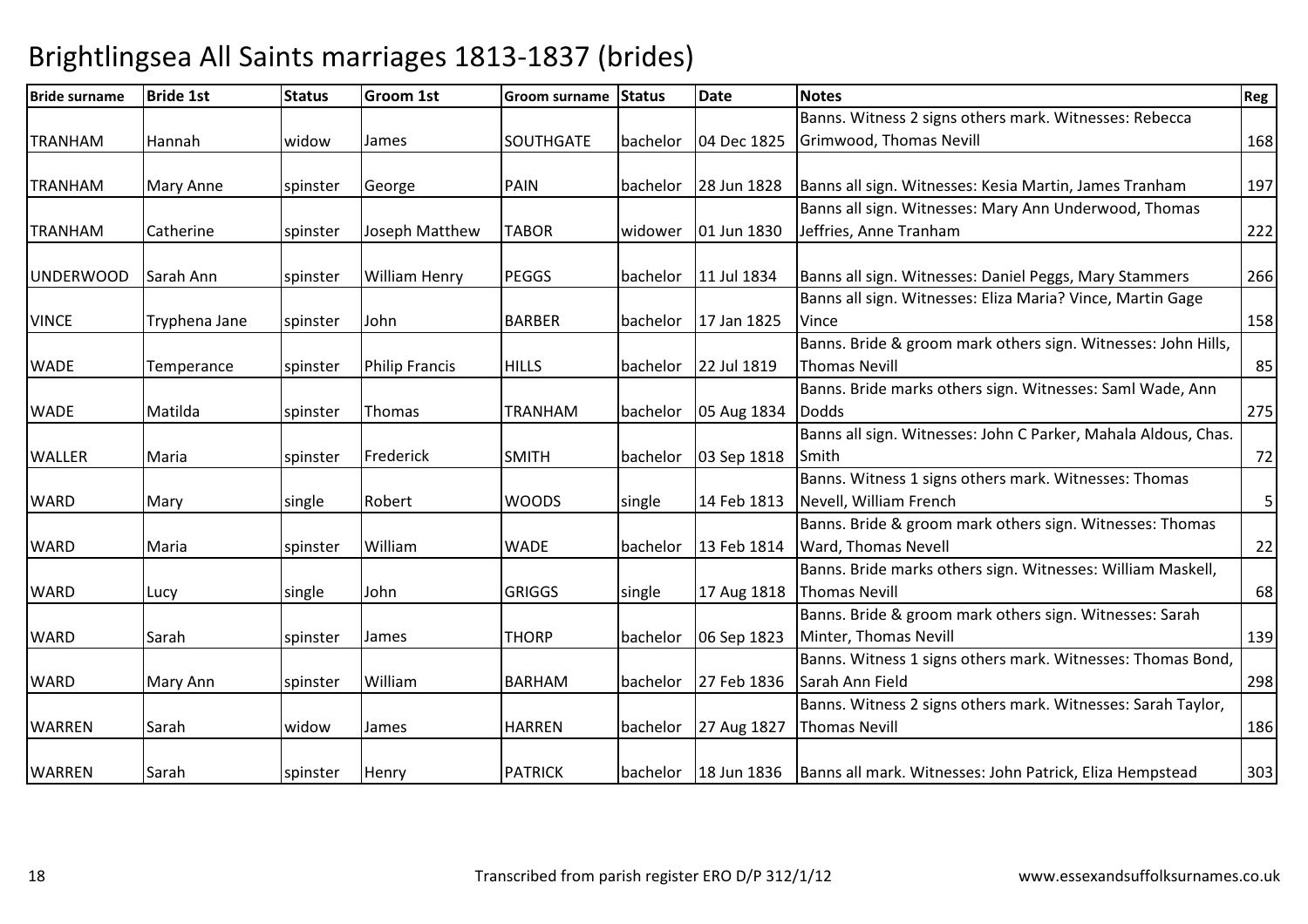| <b>Bride surname</b> | <b>Bride 1st</b>   | <b>Status</b> | <b>Groom 1st</b>     | <b>Groom surname</b> | <b>Status</b> | <b>Date</b> | <b>Notes</b>                                                         | Reg |
|----------------------|--------------------|---------------|----------------------|----------------------|---------------|-------------|----------------------------------------------------------------------|-----|
|                      |                    |               |                      |                      |               |             | Licence with consent of his father. Groom abode: Ardleigh.           |     |
|                      |                    |               |                      |                      |               |             | Bride & groom mark others sign. Witnesses: Thomas Coppin,            |     |
| <b>WATCHAM</b>       | Sarah              | spinster      | James                | <b>EDWARDS</b>       | minor         | 05 Nov 1818 | <b>Thomas Nevill</b>                                                 | 76  |
|                      |                    |               |                      |                      |               |             | Banns all sign. Witnesses: Sarah Polley, Mary Ann Coppin, Wm         |     |
| <b>WATERS</b>        | Elizabeth          | spinster      | <b>Edward Thomas</b> | <b>POLLEY</b>        | bachelor      | 16 Apr 1827 | J Polley                                                             | 182 |
|                      |                    |               |                      |                      |               |             | Banns. Bride & Witn.1 sign others mark. Witnesses: Isaac             |     |
| <b>WATSHAM</b>       | Harriet            | spinster      | Samuel               | <b>HILLS</b>         | bachelor      | 03 Dec 1836 | Mashell, Mary Clark                                                  | 312 |
|                      |                    |               |                      |                      |               |             | Banns. Bride abode: Alresford. Witness 2 signs others mark.          |     |
| <b>WEAVERS</b>       | Eliza              | spinster      | William              | <b>COPSEY</b>        | bachelor      | 07 Dec 1833 | Witnesses: Betsey Ann Harvey, Thomas Nevill                          | 264 |
| <b>WELLER</b>        | Elizabeth          | spinster      | Joseph Mathew        | <b>TABOR</b>         | bachelor      | 07 Oct 1828 | Licence all sign. Witnesses: Charlotte & Jas Weller                  | 201 |
|                      |                    |               |                      |                      |               |             | Licence all sign. Groom abode: Tendring. Witnesses: Mary Ann         |     |
| <b>WELLER</b>        | Charlotte          | spinster      | John                 | <b>GIRLING</b>       | bachelor      | 18 Oct 1831 | Richardson, James Weller                                             | 238 |
|                      |                    |               |                      |                      |               |             |                                                                      |     |
| <b>WENLOCK</b>       | Phoebe             | single        | Thomas Jonathan      | <b>TAYLOR</b>        | single        | 19 Jan 1815 | Banns all sign. Witnesses: Sarah Wenlock, Samuel Woolvett            | 26  |
| <b>WENLOCK</b>       | Sarah              | spinster      | John                 | LAPPAGE              | widower       | 22 Apr 1816 | Licence all sign. Witnesses: Thomas Nevill senr & Jnr                | 35  |
|                      |                    |               |                      |                      |               |             | Banns. Groom marks others sign. Witnesses: Thos Lappage,             |     |
| <b>WENLOCK</b>       | Sarah Seaman       | widow         | Robert               | <b>ROSE</b>          | bachelor      | 17 Oct 1833 | Mary Ann Littlewood                                                  | 262 |
|                      |                    |               |                      |                      |               |             | Banns. Groom & Witness 1 sign others mark. Witnesses:                |     |
| <b>WHITE</b>         | Mary Ann Fish      | spinster      | John                 | <b>MARTIN</b>        | bachelor      | 11 Jun 1836 | William Martin, Sarah Tharza Banks                                   | 301 |
| <b>WILLBEE</b>       | <b>Mary Simons</b> | spinster      | John                 | <b>JAMES</b>         | bachelor      | 10 Nov 1817 | Banns all sign. Witnesses: Mary Wordley, Daniel James                | 57  |
| <b>WILLIS</b>        | Harrieet           | spinster      | William              | <b>DEATH</b>         | bachelor      | 28 Sep 1834 | Banns all sign. Witnesses: Lucy Lunnum, Martha Willis                | 276 |
|                      |                    |               |                      |                      |               |             | Banns. Bride & groom mark others sign. Witnesses: Samuel             |     |
| <b>WOODS</b>         | Elizabeth          | spinster      | George               | <b>SEAGERS</b>       | bachelor      | 24 Nov 1827 | Seagers, Sarah Bothroyd                                              | 191 |
|                      |                    |               |                      |                      |               |             |                                                                      |     |
| <b>WOOLARD</b>       | Mary               | spinster      | George               | <b>GOSLING</b>       | bachelor      |             | 19 Nov 1814   Banns all sign. Witnesses: John Dobetto, Thomas Nevell | 24  |
|                      |                    |               |                      |                      |               |             | Banns all sign. Witnesses: Eliza Woolvett, Maria Francis,            |     |
| <b>WOOLVETT</b>      | Mary Ann           | spinster      | Robert               | <b>FRANCIS</b>       | bachelor      | 20 Aug 1827 | George Hedgethorn, William Wardley                                   | 185 |
|                      |                    |               |                      |                      |               |             | Banns. Groom marks others sign. Witnesses: Thirza                    |     |
| <b>WOOLVETT</b>      | Eliza Taylor       | spinster      | James                | <b>HEDGETHORN</b>    | bachelor      | 11 Sep 1833 | Underwood, Abraham Lufkin                                            | 259 |
|                      |                    |               |                      |                      |               |             | Banns all sign except wit HM. Witnesses: George Woolvett,            |     |
| <b>WOOLVETT</b>      | Sarah Eliza        | spinster      | Joseph               | <b>MASKELL</b>       |               |             | bachelor 25 Oct 1836   Elizabeth Leverett, Hannah Maskell            | 309 |